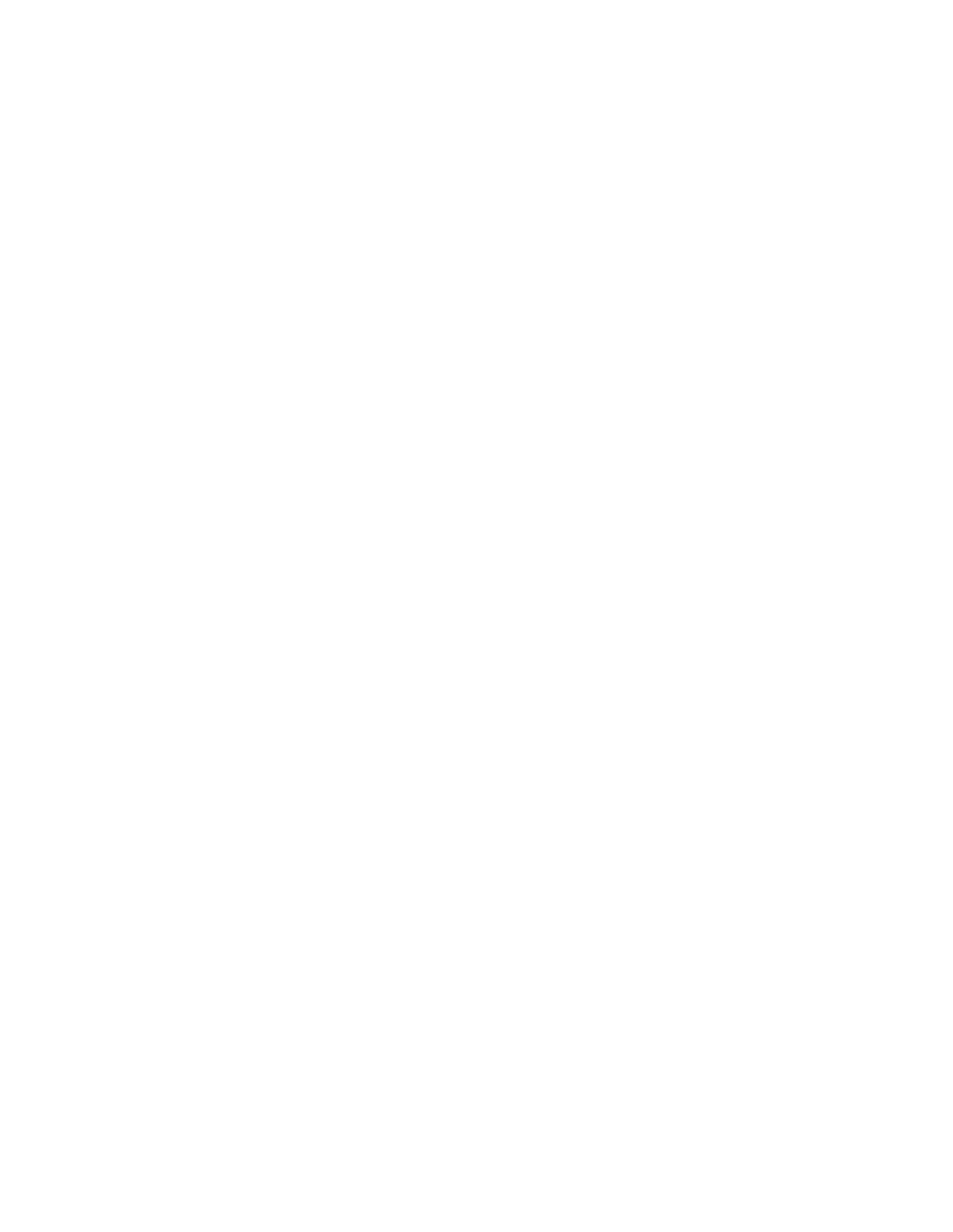#### ©2010 American Humane Association

*Copyright Notice*: In receiving these Operational Guides in electronic file format, the Recipient agrees to the following terms: 1) Recipient will not post the electronic copy on any internet or intranet websites, 2) Recipient will not distribute electronic copy(ies), and 3) Recipient will not edit the contents of the Operational Guides received and will not incorporate content into Recipient's written shelter materials without obtaining additional copyright permission from American Humane. The printing or distributing of copies outside the Recipient's organization without the prior written consent of American Humane constitutes a violation of U.S. copyright law and the limited-use permission implicit in the receipt of the electronic files.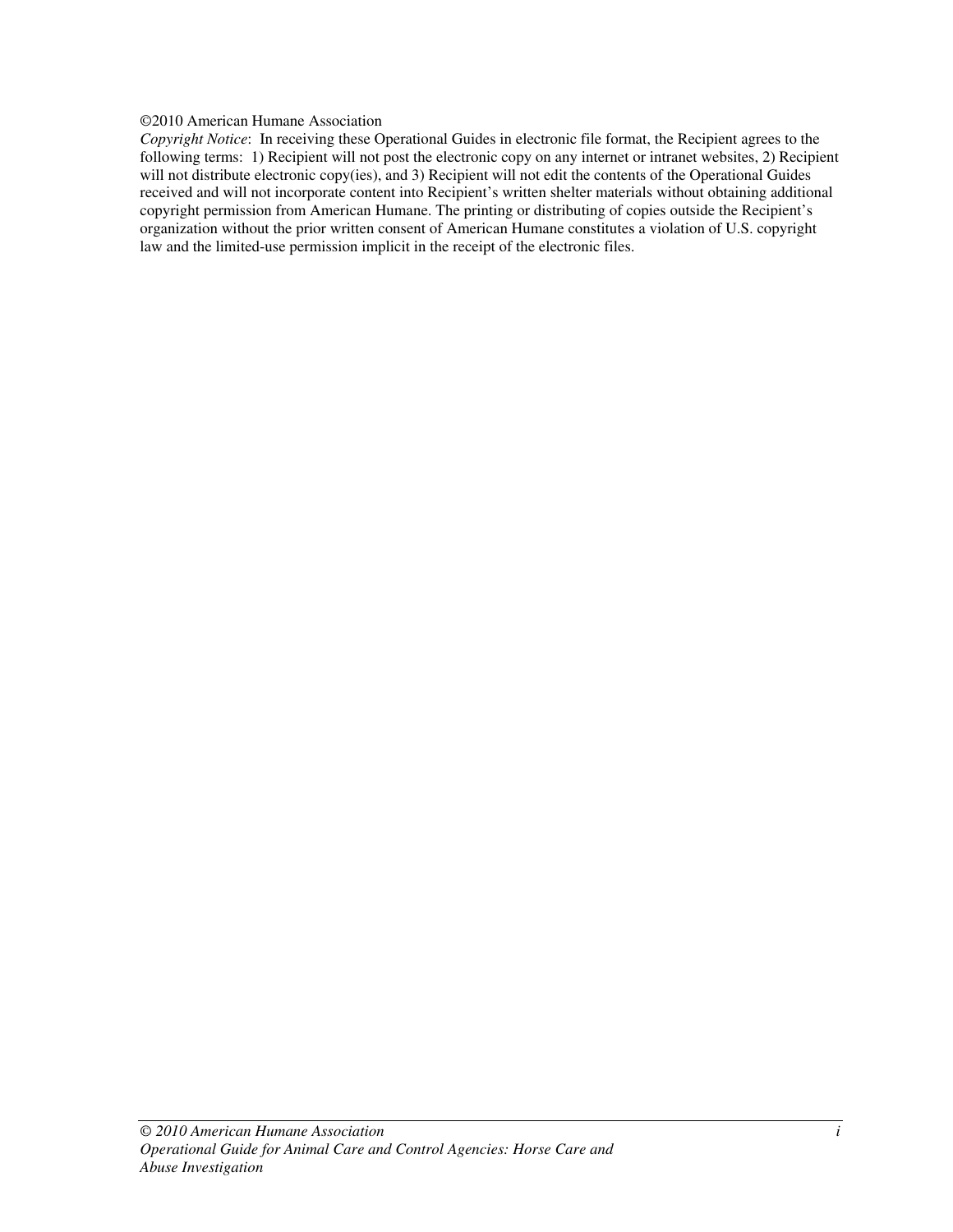# **Table of Contents**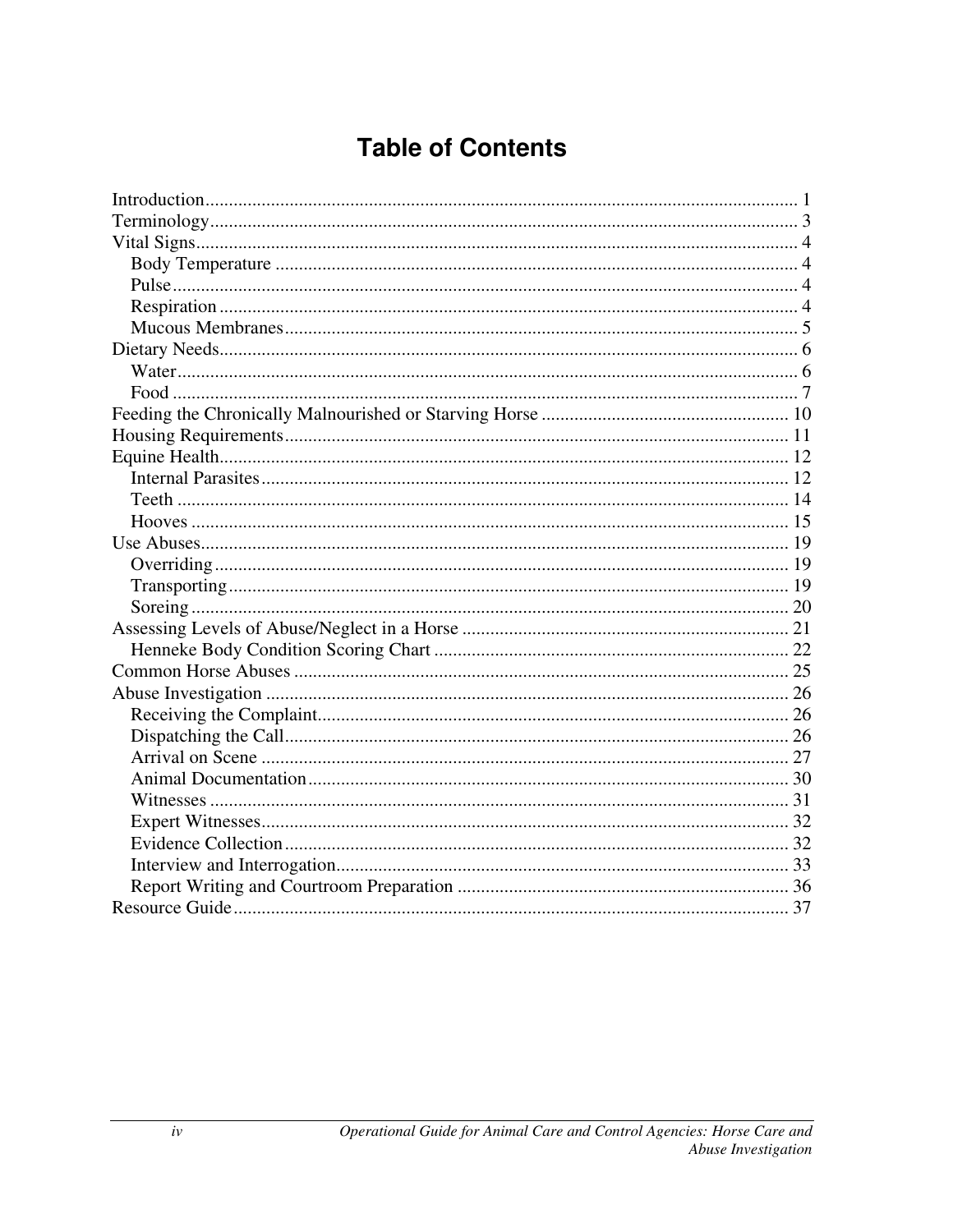### **Introduction**

Traditionally, people used horses as either working animals or high-dollar athletes. They most often kept them on rural ranches, farms, and other horse operations. The growing popularity of horses as wonderful companion animals, however, means increasing numbers of them now live in more typical American households. It's estimated that 5.1 million horses are kept as family pets<sup>1</sup> in 4.2 million households in the United States.<sup>2</sup> (This number doesn't include the millions of commercial horses bred for racing and other operations.)

At its best, the relationship between people and horses celebrates a unique bond. Indeed, horses historically played an integral role in the development of modern society. From plowing fields and ferrying mail, to building rail systems and hauling much-needed supplies, the horse remained a true ally.

While modern machinery replaced many traditional uses of the horse, the humanhorse relationship continues in different ways. These days, equine-assisted therapy programs give individuals with disabilities a way to experience the wonders of horses. This therapy also improves muscle tone, balance, posture, coordination, motor development, and emotional well-being.<sup>3</sup> Trainers now teach miniature horses to serve as guide animals for the blind or hearing impaired. A variety of show opportunities for professional, amateur, and young riders allow others to

 $\overline{a}$ 

experience horses' unique strengths in a positive, supportive environment. Examples include western, English, jumping, hunt seat, halter, pleasure, sidesaddle, with a carriage or cart, threegaited, or five-gaited events.

This popular demand for horses also creates many problems. Despite their great size, horses can be very fragile animals, susceptible to a wide variety of serious illnesses and injuries. Many new horse owners have very little understanding of a horse's care, needs, and limitations. They do not know what is right, what is wrong, or what is cruel. As a result, horses often suffer many abuses due to carelessness and ignorance. Most of these unintentional abuses could be avoided if people were better informed.

With horses' increased presence in the average American home, animal care and control agencies increasingly find themselves caring for a growing population of horses.

Education remains the greatest means of abuse prevention. The more people know about horses, understand their nature, necessities, limitations, capabilities, and proper use, the less horse abuse we will see.

Most people want to give their horse the best of treatment, but they simply do not know how. At a minimum, animal care professionals should provide the public with information on basic horse care and recognize the most visible signs of abuse or neglect. That is the goal of this guide.

<sup>&</sup>lt;sup>1</sup> U.S. Pet Ownership & Demographics Sourcebook, American Veterinary Medical Association, 2002.

<sup>&</sup>lt;sup>2</sup> APPMA's 2005/2006 National Pet Owners Survey.

<sup>&</sup>lt;sup>3</sup> North American Riding for the Handicapped Association, Inc.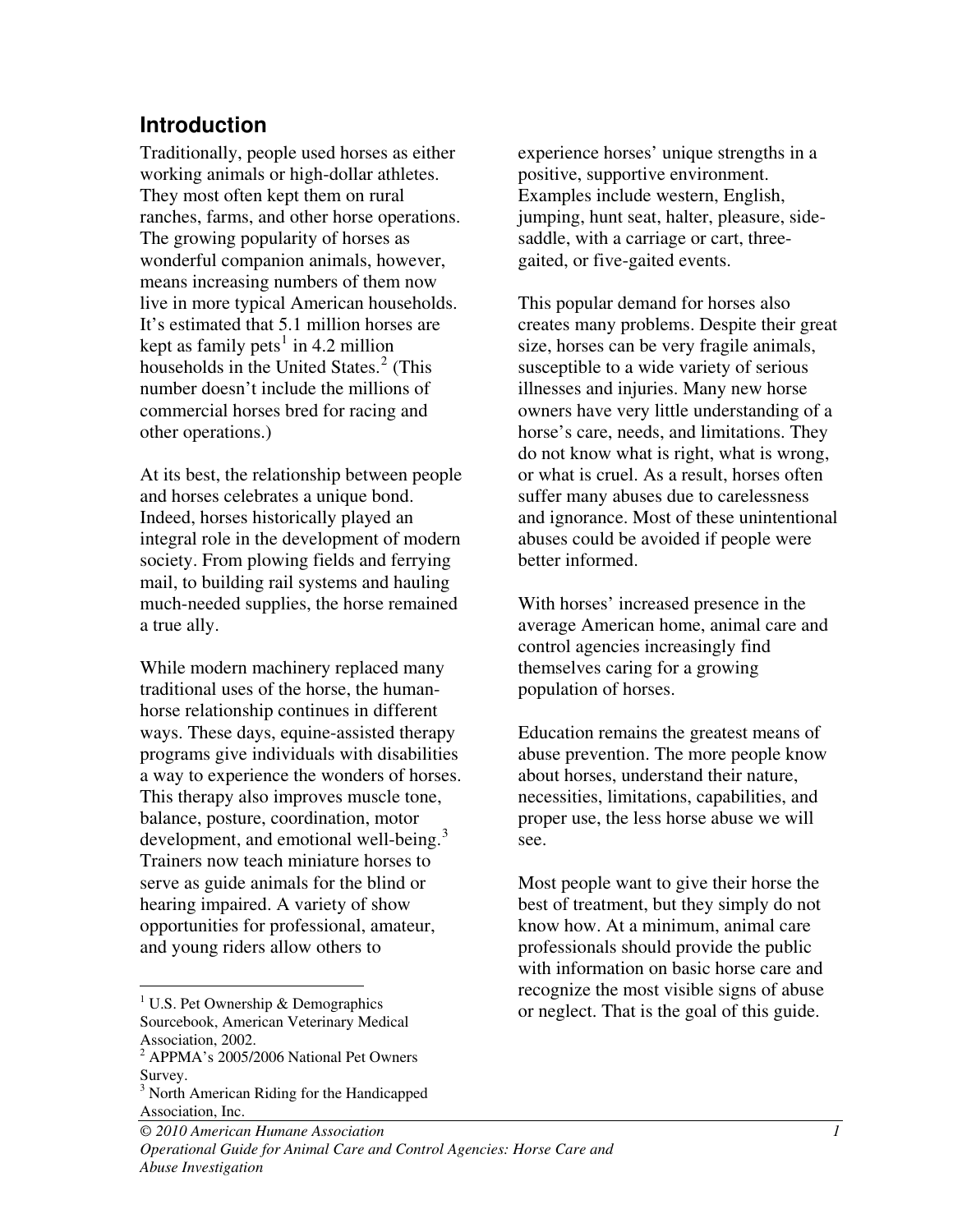**Note:** While ponies, burros, and mules are not specifically referenced, instruction given here is equally applicable to all three. Quite similar physiologically, they experience many of the same problems. Burros and mules, however, face an added

problem — people often believe that they are tougher than a horse and can endure more. Sometimes, the result is that they receive less care than a horse. For simplicity sake, this guide references all three as "horse."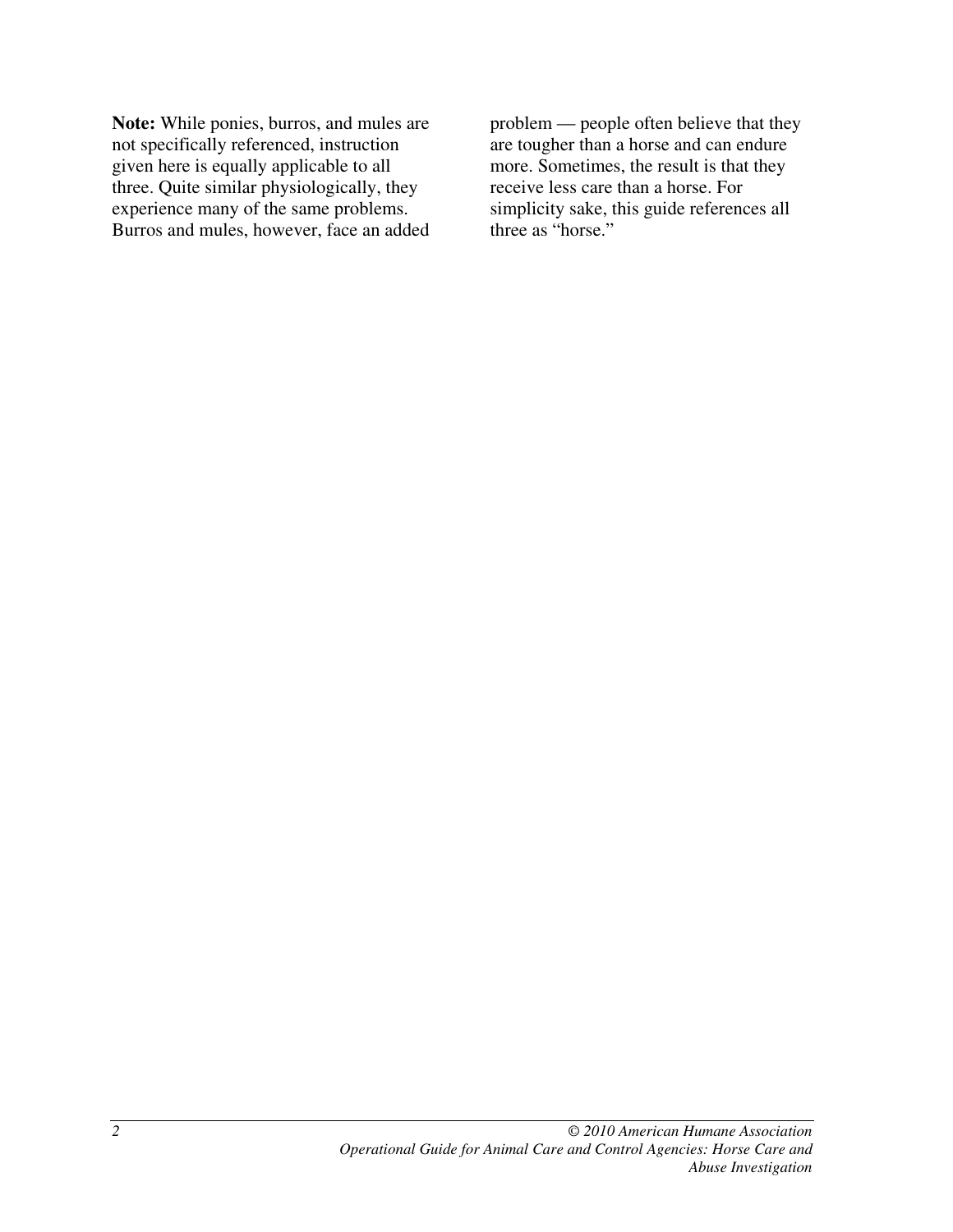# **Terminology**

Animal care professionals need to be familiar with a variety of terms specific to the world of horses.

**Bale** - A measurement of hay, equal to 10 "flakes"

**Brood Mare** - Mare used for breeding

**Colt** - A male horse under four years

**Dam** - Mother of a horse

**Farrier** - A blacksmith who shoes horses

**Filly** - A female horse under four years

**Flake** - One tenth of a bale of hay

**Foal** - A newborn horse, still at mother's side

**Gelding** - A male horse that has been castrated

**Gut sounds** - The noises that can be heard from a horse's stomach

**Hand(s)** - Common way to measure horses (One hand is four inches, so a horse that measures 15 hands is 60 inches tall.)

**Mare** - A female horse over four years

**Sire** - Father of a horse

**Sound** - Term used to describe a healthy horse

**Stallion/Stud** - A male horse that has not been castrated

**Unsound -** A horse with health problems or lameness

**Yearling** - A horse that is one year old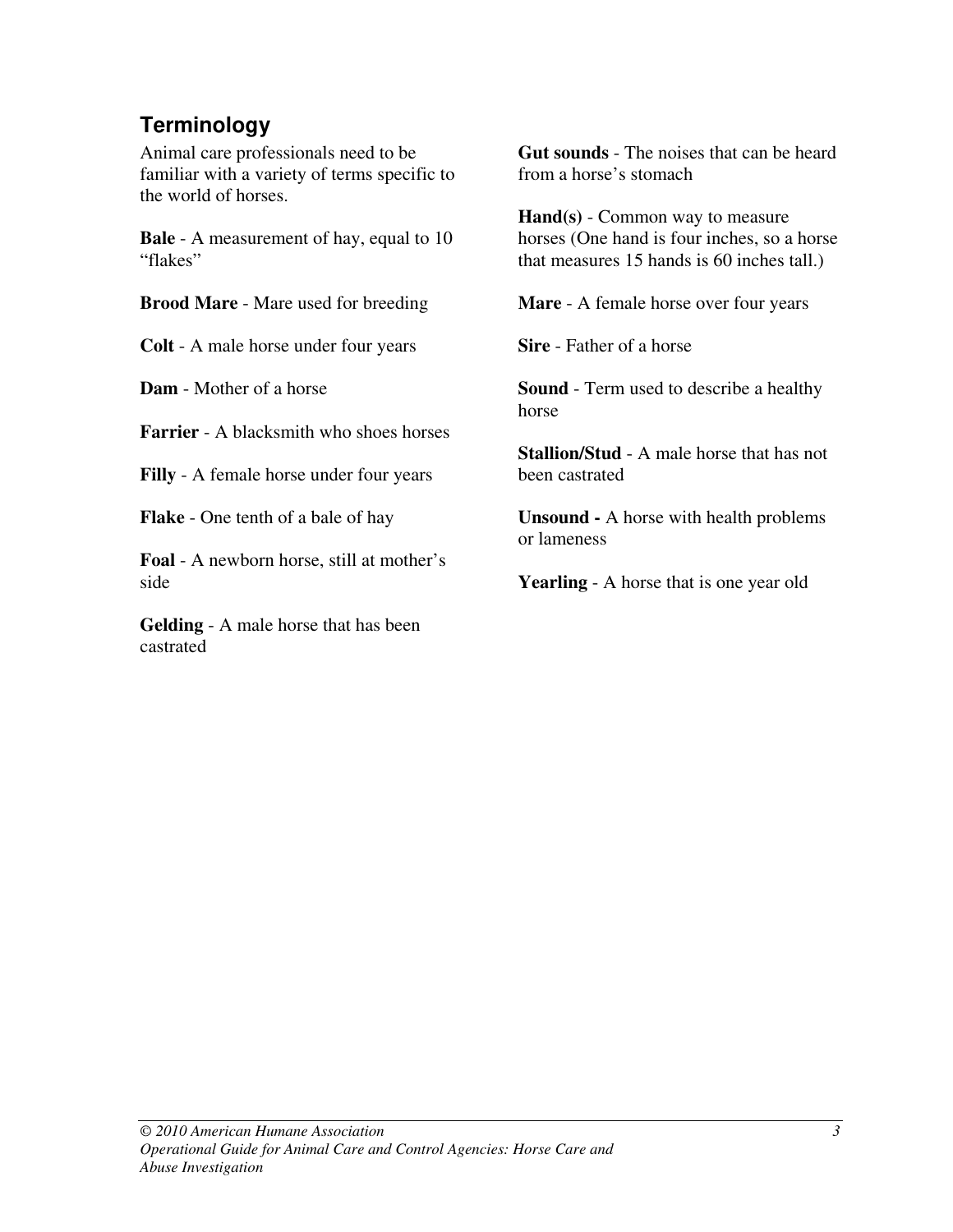# **Vital Signs**

*American Humane thanks the Mane Points, a horse resource center www.manepoints.com, and Terry Paik, DVM, for contributing to this ction. se*

Knowing what a healthy horse looks like respiration are the most basic indicators of these three vital signs provides a good idea of a horse's current health status. is the first step in identifying signs of horse abuse. Temperature, pulse, and a horse's medical condition. Evaluating

# **Body Temperature**

thermometer. Normal body temperature Fahrenheit, but environmental factors also  $($ >105). Temperatures also run slightly higher,  $101.5$ , in the heat of the day. Take a horse's temperature with a rectal for a horse runs 99.0-100.5 degrees affect the readings. For example, horses tend to run higher temperatures in warm weather. Exercise, stress, or excitement significantly raise temperature as well

colds and infected cuts, usually generate temperatures between 102.5-103.5 degrees. Temperatures over 102 degrees signal a fever and indicate some type of disease. Bacterial infections, such as respiratory

morning and spiked, high temperatures in the afternoon. When concerned about temperature twice a day and look for patterns and changes. Occasionally, infections cause biphasic fevers, with normal temperatures in the possible illness, record the horse's

# **Pulse**

28-40 beats per minute. The pulse can be The heart rate of a normal, resting horse is taken from an area under the jaw, from

beneath the tail at its bone, or from an area on the side of the horse's foot. However, difficult for the untrained. A stethoscope, veterinarian, makes listening for a heart rate easier. finding the pulse can be extremely especially when given direction by a

60 is reason for concern. Heart rates that stay above 80 in a calm horse signal serious trouble Maximum heart rates can exceed 180 beats per minute, but a resting rate above

pain often causes mild to severe elevations in heart rate. The degree of increase can signal the severity of the pain. The most common reason for an elevated heart rate is colic or intestinal pain. Such

Exercise, stress, fear, pain, and excitement will also elevate a horse's heart rate.

# **Respiration**

Horses should spend roughly equal time respiration by watching the horse's nostrils put an ear on a horse's neck, you can hear the air moving through the windpipe or A normal horse at rest breathes eight to 10 times per minute. breathing in and breathing out. Count or torso at the end of the rib cage or by listening to the trachea (windpipe). If you lungs. (Only do this on a calm horse, exercising special caution to avoid injury.)

mucous in the windpipe from a head cold heaves make it hard for horses to breathe out. This level of distress can be easily heard. High respiratory rates indicate pain, excitement, elevated temperature, and a wide variety of possible infections. Thick will increase respiration and make it harder for a horse to inhale. Allergies and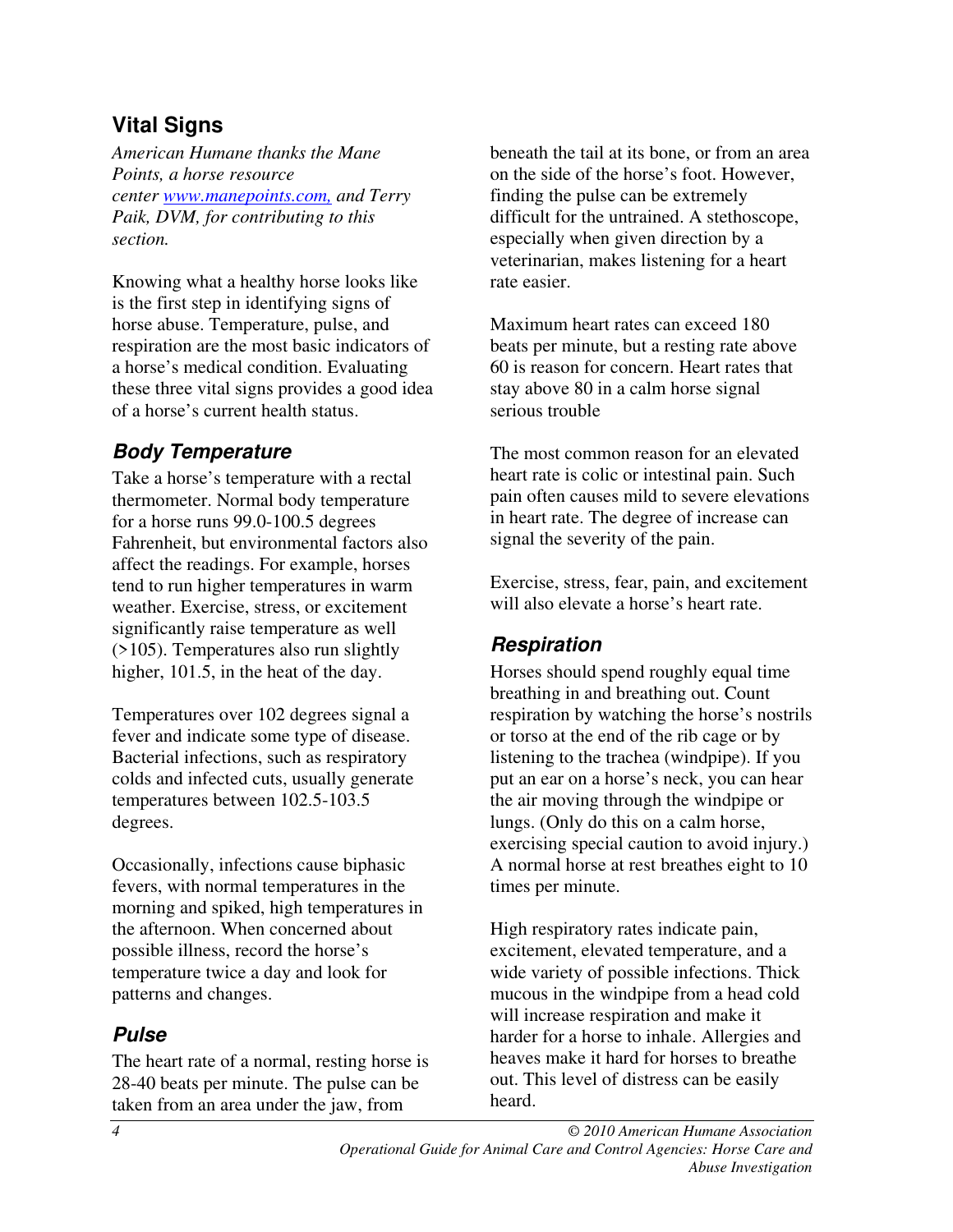### **Mucous Membranes**

Mucous membranes can also tell you a lot about a horse's health.

To check membranes, raise the lip and look at the color of the horse's gums. They should be a soft pink.

A very pale or very red, "muddy" appearance indicates a problem.

Press gently on the gum and record the amount of time it takes for the blood to return. This is called capillary refill time. It should be between 1-2 seconds. A longer refill time indicates a sick horse in need of veterinary attention.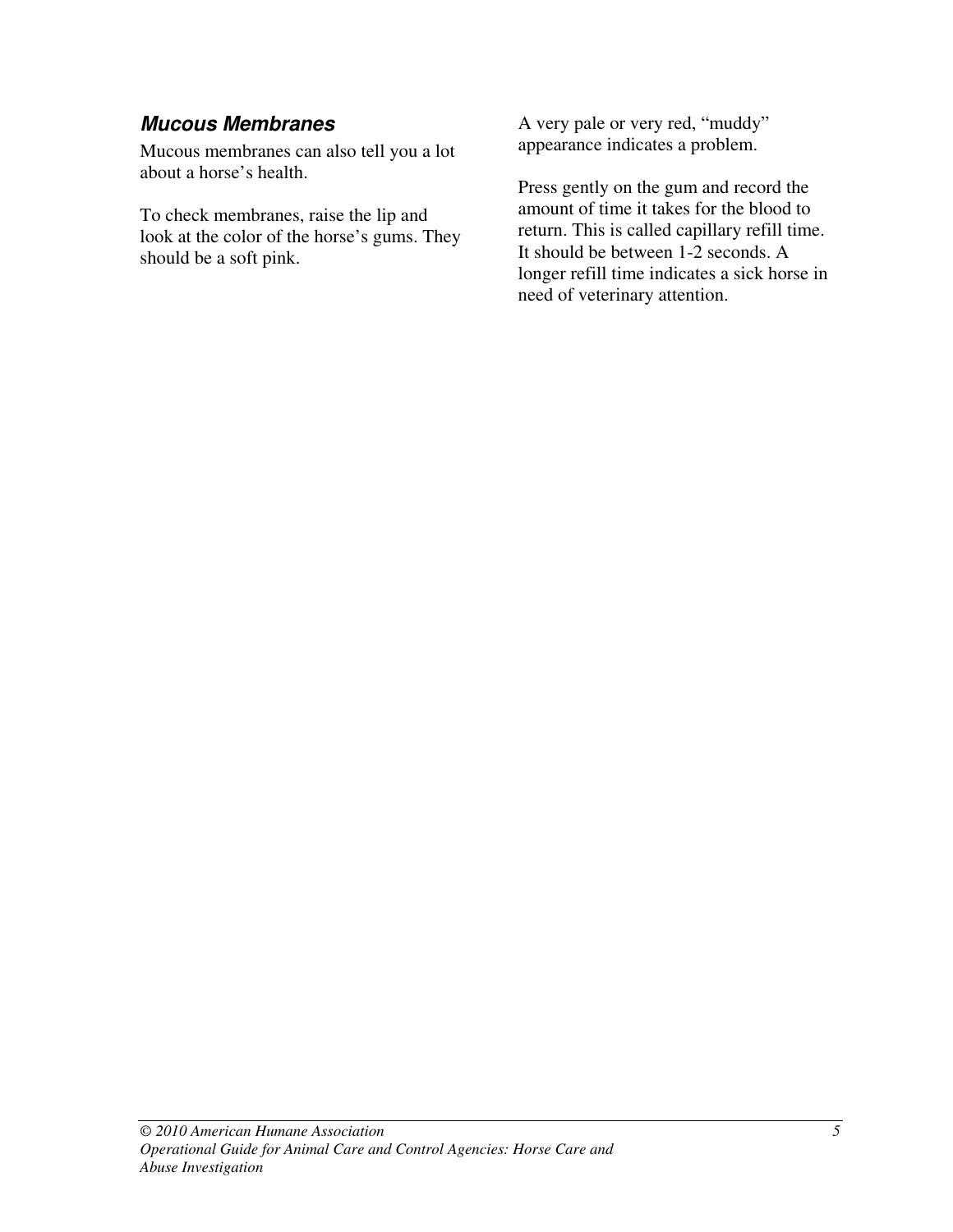# **Dietary Needs**

### **Water**

Horses require an abundance of good drinking water for optimum health. Lack of water intake often results in dehydration, intestinal impactions, and colic. In fact, researchers link restricting a horse from water for even short periods of time to an increase in colic. Therefore, horses need water to be available in stalls, pens, and pastures at all times to help them maintain good health.

**In an investigation, always ask, "Where is your horse's water source, and what steps do you take to ensure enough fresh water is available at all times?"** 

As a general rule, provide the average horse at rest a total of 12-15 gallons of fresh water each day. This equals approximately 1-2 liters of water consumed per hour.

It helps to determine how much water a horse regularly drinks so that normal levels for that horse can be established. Owners can determine such baselines easily by measuring water consumed over a 24-hour period.

Provide water to horses being worked or ridden hard every two to four hours. Diet, exercise, lactation, and ambient temperature also influence water maintenance needs.

Water sources should be clean and free of debris to encourage drinking. If using an automatic watering device, check frequently for proper function and water temperature  $(45^{\circ}$ -65° F).

When traveling or moving to new places, available water may taste differently than water the horse normally drinks. In these instances, adding water from home to water at the new location can encourage water consumption. If this method is not practical, add a few drops of peppermint to the water at the new location to mask unfamiliar tastes.

Electrolytes and salt blocks also encourage water consumption. If you suspect electrolyte loss, make a separate bucket containing electrolytes available. Or, add salt (2 tablespoons) to the grain ration to increase water intake.

During the summer months, horses require a source of clean, cool drinking water. Under drought conditions, pollutants in water systems sometimes increase in concentration, placing horses at greater risk for disease. Especially in areas where horses get water directly from a natural source, such as a pond or stream, owners must have backup watering systems in place.

While the horse's need for water declines in winter, researchers have linked big drops in consumption to colic. Owners can ensure their horses drink at regular intervals by preventing water sources from freezing. Using heated, automatic watering systems or adding warm water to the water source two or three times a day accomplishes this goal.

#### **Assessing Hydration**

Dehydration falls into three classifications:

1. **Mild dehydration** - Estimated at 5-7 percent of body weight in water loss. Signs of mild dehydration include depression, dry mucous membranes (gums),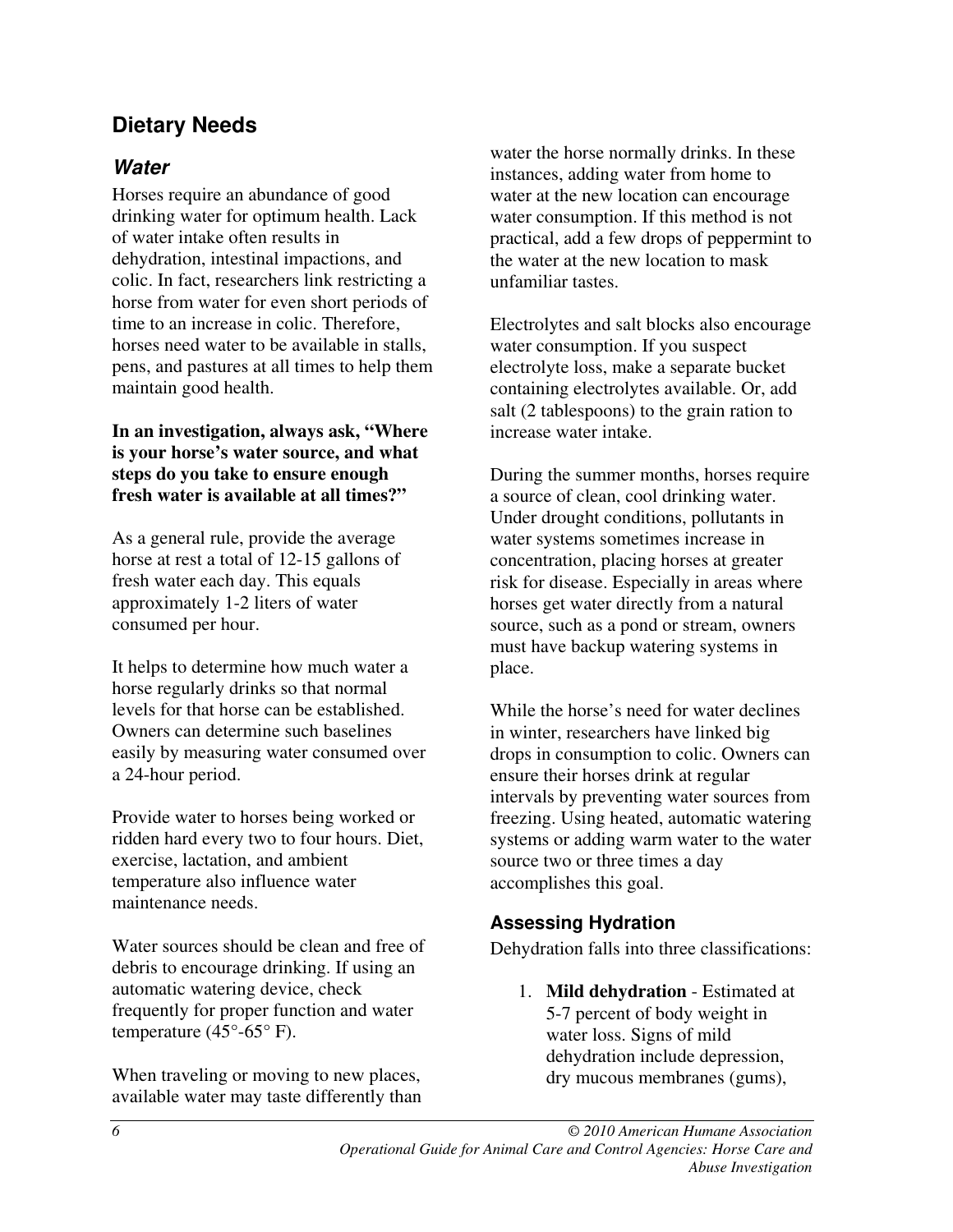and prolonged capillary refill time (>2 seconds).

- 2. **Moderate dehydration** Estimated at 8-10 percent water loss. Signs of moderate dehydration include depression, weak pulse strength, poor jugular vein distension, prolonged capillary refill time (2-4 seconds), sagging skin, and elevated heart rate.
- 3. **Severe dehydration** Estimated at greater than 10 percent water loss. Horses with signs of severe dehydration feature cold limbs, appear near death, and have persistent tenting of the skin. Severely dehydrated horses may suffer from multiple body system organ failure.

# **To Test Hydration**

One simple way to assess hydration is to pinch the skin on the horse's neck. In a well-hydrated horse, the skin should quickly return to its normal position. In a dehydrated horse, the skin will return slowly (>2 seconds). If necessary, a veterinarian can perform blood tests to accurately determine a horse's hydration and electrolyte status before beginning appropriate therapies.

# **Food**

Feeding is the number one priority to any horse. In fact, a good appetite is the best sign of a happy, healthy horse. Feeding, however, must be managed properly so that the horse gets its daily dietary requirements and maintains a healthy weight. Overly thin horses may lack energy, and they may be weak, cold, and less able to ward off illness. On the other hand, overweight horses place undue stress on their limbs, making them more likely to founder.

**In an investigation, always ask, "What, how much, and how often do you feed your horse?"** 

# **Types of Food**

While companies sell several complete feed products and supplements, hay should be the mainstay of any horse's diet. Hay is optimum for horse health because it provides fiber for intestinal health and chew time to relieve boredom. Horses are by nature grazing animals. They need to chew their food to remain content.

There are two different classes of feed hay for horses:

- 1. **Grass hay,** the traditional "safe" horse hay, includes Timothy, Brome, and orchard grass. Never confuse grass hay with grass clippings, which should never be fed to a horse.
- 2. **Alfalfa and clover hay,** with higher protein, three times the calcium, and more vitamins than grass hay, is often fed to young, growing horses and lactating brood mares.

Good hay is free of mold, dust, and weeds. It features a bright green color and a fresh smell. It is leafy, soft, and dry but not brittle. Feeding moldy, dusty hay can cause serious medical problems like colic and respiratory irritations.

While most horses will not require additional food sources, hay alone may not be sufficient for young horses, older horses, horses in hard work, pregnant mares, and mares with foals. For these animals, owners should supplement the diet. However, if a horse is fed a mixed diet, feed the hay first, about 15 minutes prior to feeding again.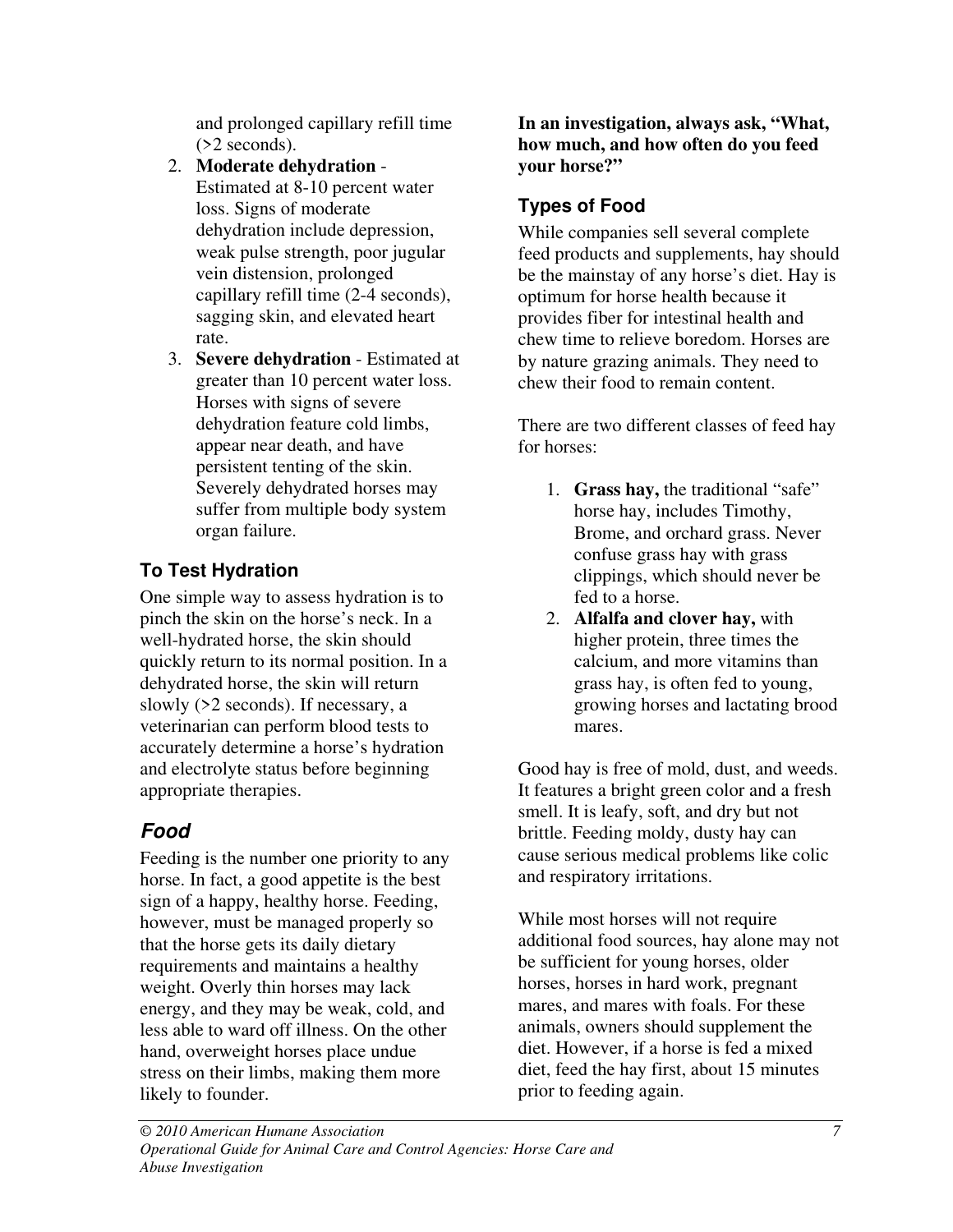Some of the most common food supplements include:

- Carrots and apples
- Cod liver oil (rich in vitamins)
- Molasses
- Corn oil (a rich source of energy)
- Trace mineral salt block
- Beet pulp (rich in energy and protein)

Horse owners often add concentrates, which include grains (whole, rolled, or cracked), sweet feed (grain mixed with molasses), and manufactured pellets. Oats, the safest horse grain, provide fiber (from their hulls) and energy (from the kernel). Corn, with its very thin covering, provides little fiber but twice the energy content as the same volume of oats. Corn, therefore, can be a good supplement for very active horses, though corn oil is most often recommended.

Commercial feeds come as pellets or grain mixes. Pellets often contain both hay and grain. "Sweet feed" grain mixes feature combinations of oats, barley, or corn, molasses, and a protein pellet.

In addition to hay and/or grain, a horse needs free access to a trace mineral salt block. Trace mineral salt is regular "table salt" (sodium chloride) with important minerals added.

### **Amount Required**

Since the horse digestive system is designed to handle small, frequent meals, horses need to be fed two to three times every day. Horses have a strong biological clock and should be fed at the same time every day — feeding late or inconsistently can result in colic as well as unpleasant stable vices and bad habits.

Horses should be fed about two pounds of hay per day for every 100 pounds of body weight. Therefore, a 1,000-pound horse should eat 20 pounds split into two, 10 pound feedings. (Again, most of this should be hay.)

Hay should be fed by weight not flakes. Two flakes of dense alfalfa hay could weigh as much as 14 pounds while two flakes of fluffy, loose grass might only weigh four pounds.

**Note:** Grain should be fed by weight, not volume, which is inaccurate. A two-pound coffee can holds 1.1 pounds of bran, 2.1 pounds of sweet feed, and 2.9 pounds of pellet feed.

Precautions to take in feeding horses:

- 1. Make all changes in feed gradually whether it's a change in type or amount.
- 2. Don't feed a horse immediately after hard work, and don't work a horse until at least one hour after a full feed.
- 3. Feeding at ground level is natural and provides a horse with a good neck and back stretch. But if a horse eats sand with the feed, it can accumulate at the bottom of the intestine and cause colic. Feeders or rubber mats reduce this type of contamination.
- 4. Horses are herd animals and have complex social structures. When feeding in groups, minimize competition, fighting, and unequal rations. Ideally, each horse should be fed individually. Eating food too quickly can result in choking, inadequate chewing, and poor nutritional absorption.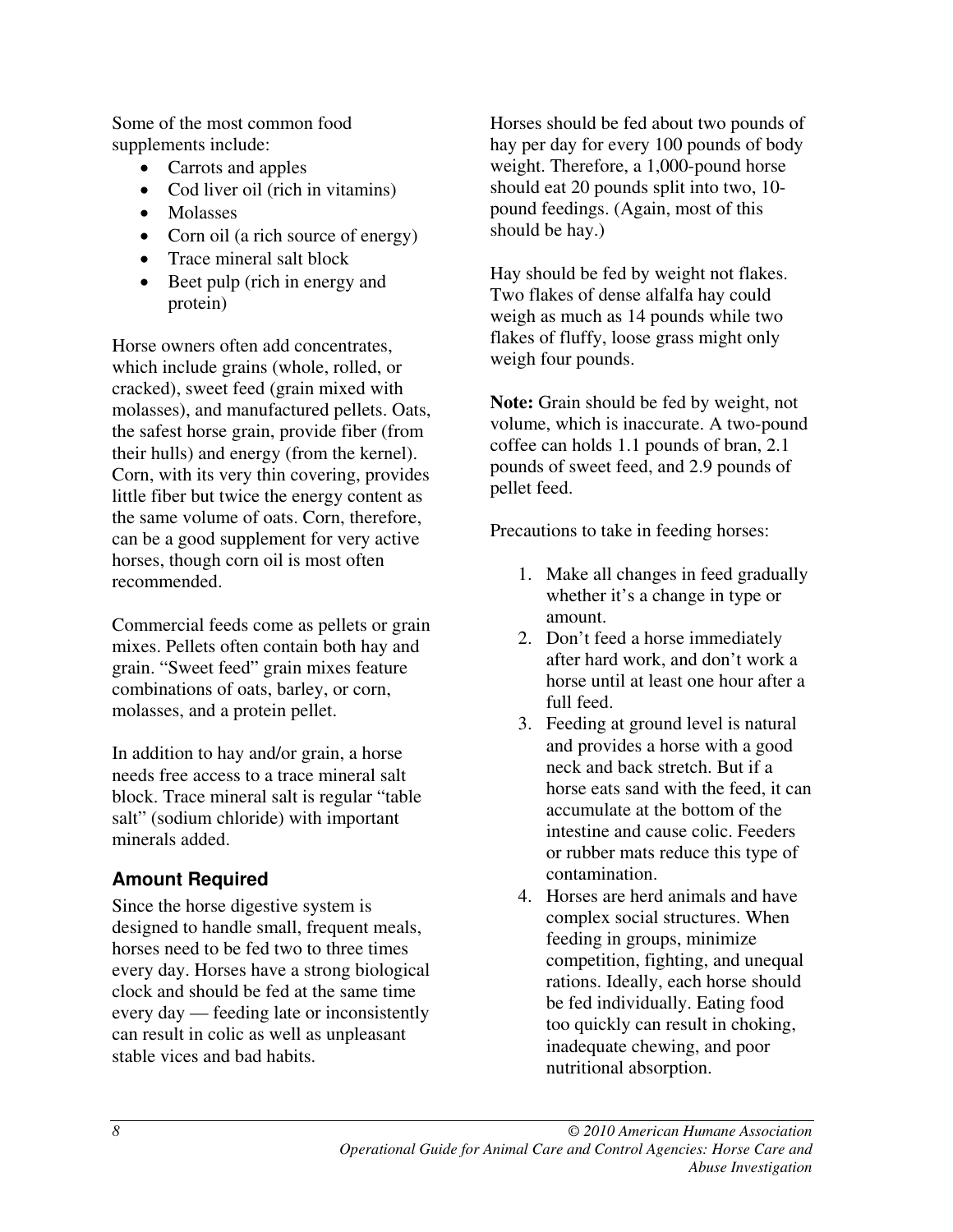Keep the following in mind when investigating feeding areas:

- 1. Feeders need to be clean and safe.
- 2. Moldy or spoiled feed can cause colic.
- 3. Sharp edges, broken parts, loose wires, or exposed nails can cause injury.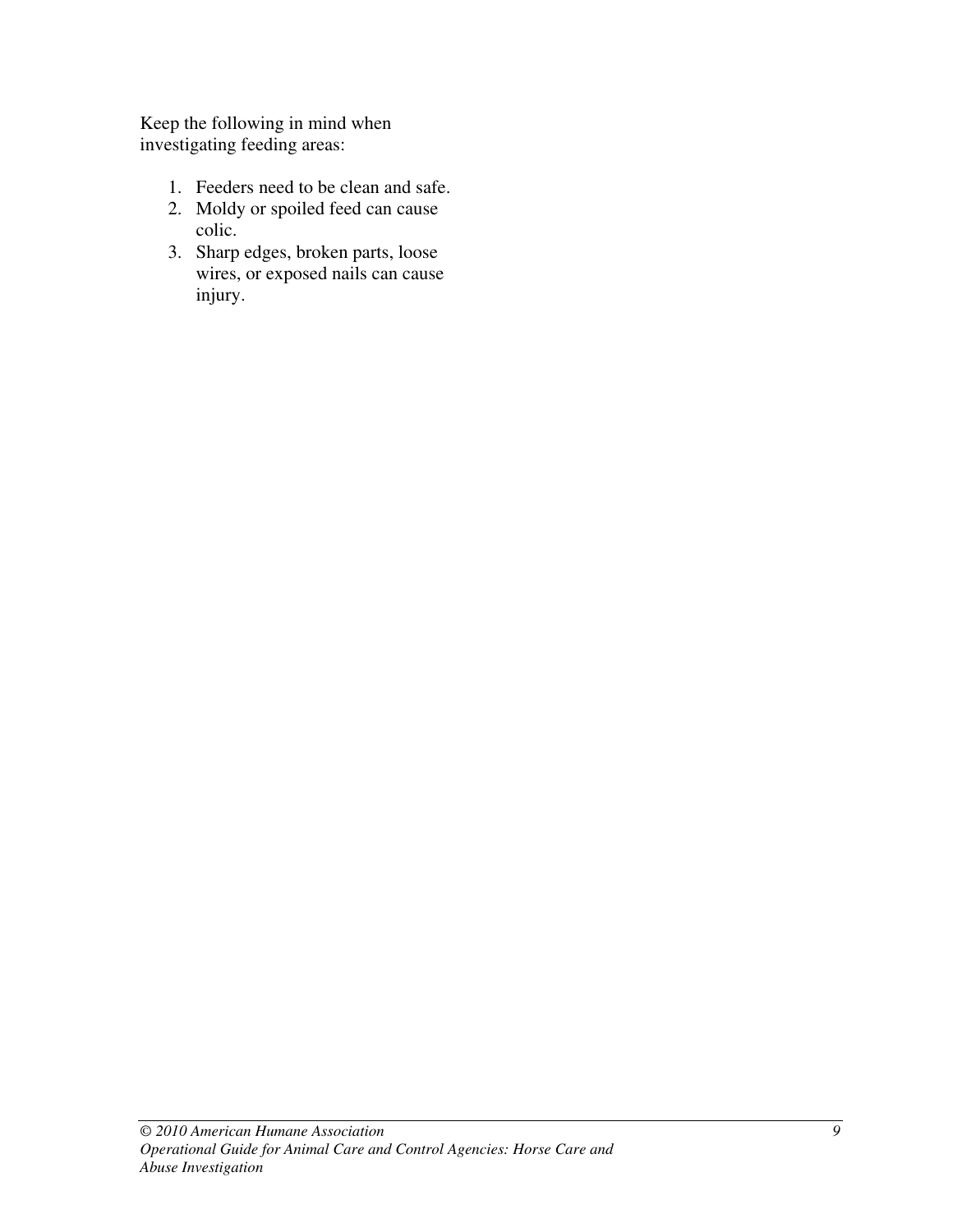# **Feeding the Chronically Malnourished or Starving Horse**

According to some surveys, the most common reason given for equine malnutrition is owner ignorance. Even the best cared for horses can become malnourished due to the effects of serious disease. Whether a horse is malnourished from disease or neglect/abuse, you cannot simply throw him some hay and a little grain and assume everything will be fine.

Chronically malnourished horses often do not respond successfully to refeeding and may even die due to a complex array of physiological disorders. Therefore, it is critical to consult with an equine veterinarian who is knowledgeable in feeding requirements for starving horses and who can develop a feeding program to best serve the horse's nutritional needs.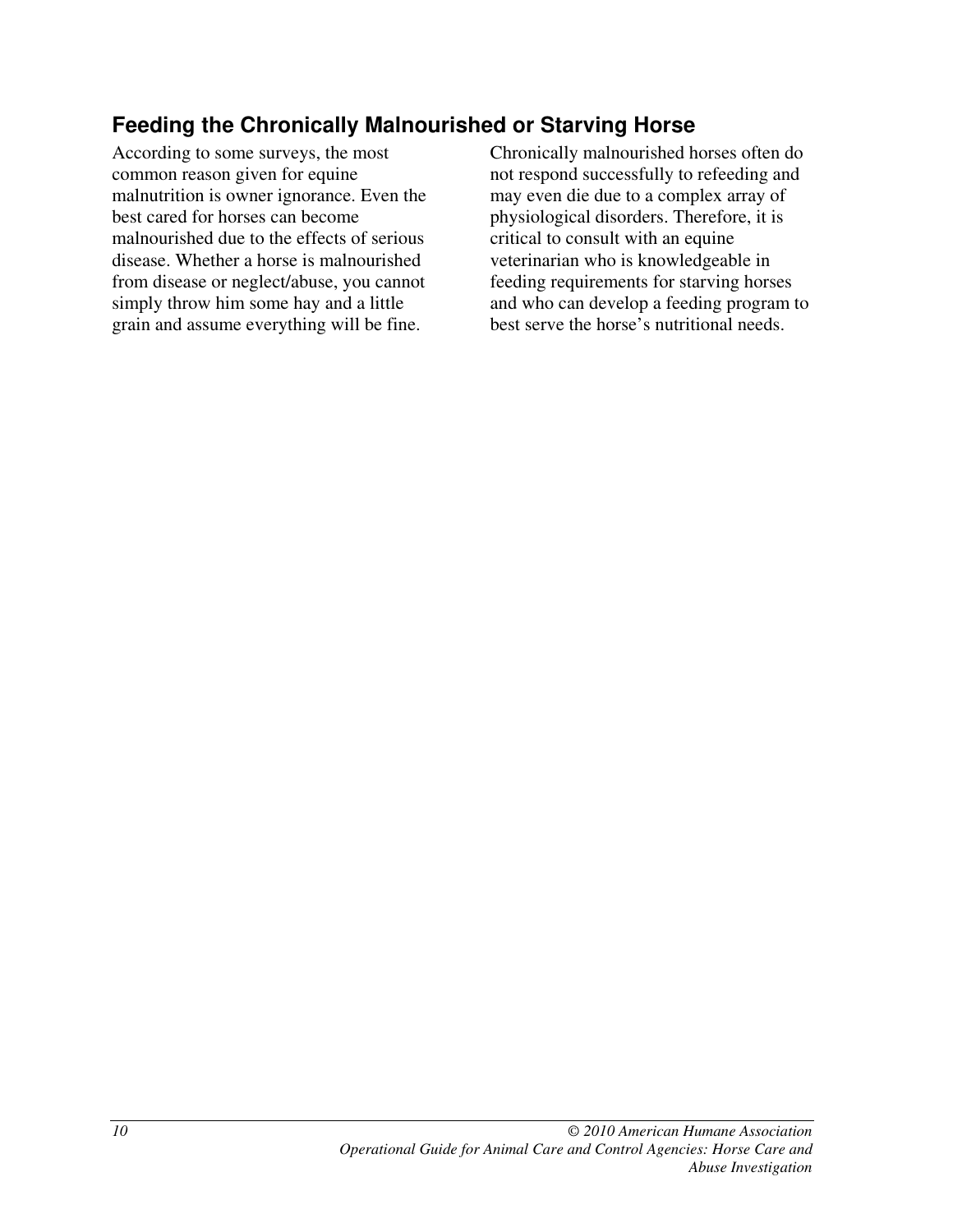# **Housing Requirements**

By nature, the horse is an outdoor animal. In the wild, horses seek canyon walls, banks, trees, and brush for protection from sun, wind, cold, and storms. In captivity, healthy horses with a full winter coat can withstand extreme cold weather provided they are dry, out of drafts, and have room to move about. Tying horses outside on a cold night or forcing them to stand out in damp conditions puts them at risk.

For optimum protection, owners should build a three-sided horse shelter. Many Departments of Agriculture or farmer's supply stores carry plans for a standard shelter. Inside the shelter, horses need clean straw bedding. Owners should avoid concrete and other hard or irregular floors with too little bedding because they are hard on feet and legs.

A horse can produce up to 50 pounds of manure every day. If left in place, manure and urine quickly become breeding grounds for disease. For example, when manure- and urine-soaked bedding decomposes, it releases ammonia that can sting eyes and burn lungs. Also, horses that stand in wet manure and urine have a

higher incidence of thrush and other hoof problems.

Failure to maintain proper sanitary conditions can result in a variety of problems, including fly and pest infestation, hoof problems, and disease.

Minimum sanitary measures include:

- Removing wet bedding from stalls **daily**.
- Allowing stall floors to dry before rebedding.
- Taking care to remove manure, wet hay, unclipped grassy areas, and other moist plant material where stable flies like to lay their eggs. (Stable flies bite a horse's skin until it bleeds, then they feed on the blood. Flies favor the lower legs, flanks, belly, under the jaw, and the junction of the neck and chest.)
- Storing feed in vermin-proof containers like big garbage cans or bins. (Disease-carrying mice and rats contaminate feed. Trim grass around the barn to minimize nesting sites.)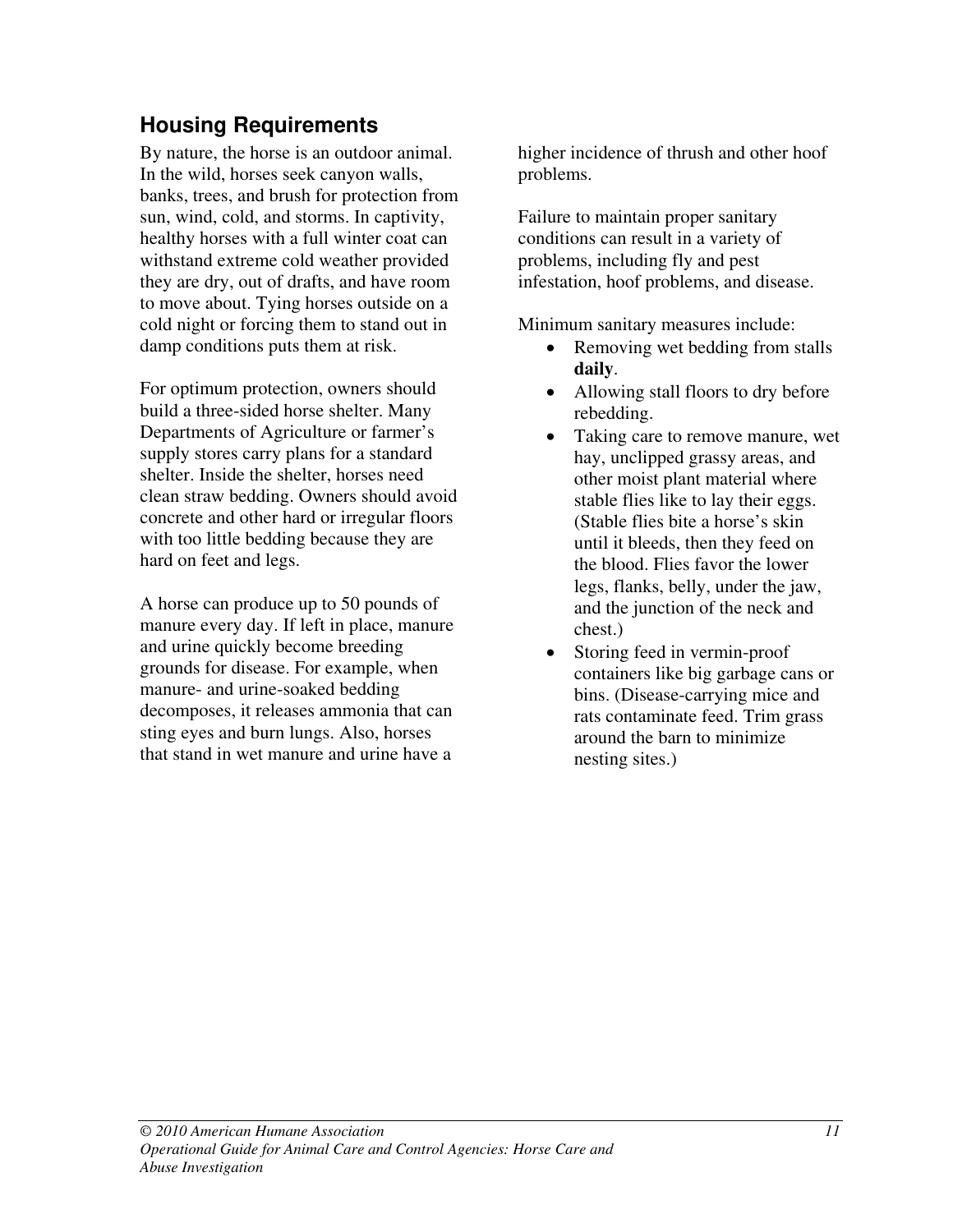# **Equine Health**

# **Internal Parasites**

Internal parasites are a primary cause of colic in horses and can cause or contribute to many respiratory, digestive, and performance problems.

#### **In an investigation, always ask, "When was the last time the horse was wormed, and what was he wormed with?"**

Signs of parasite infection range from reduced performance in mild cases to death in severe cases. Other signs include dull hair coat, weight loss, pot-bellied appearance, tail rubbing, colic, diarrhea, and loss of appetite. Contrary to popular belief, however, some horses with damaging parasites still appear well nourished with a shiny coat.

A horse becomes worm-infested by taking either worm eggs or infective larvae into its mouth. This occurs when grazing on contaminated pasture, eating contaminated feeds, drinking contaminated water, or licking contaminated hair coats. The opportunity for infection is ever present.

The American Veterinary Medical Association publishes a brochure on "What You Should Know About Internal Parasites in Horses" that provides the following information on common parasites and parasite prevention. The brochure is available on their website at www.avma.org .

### **Large Strongyles**

Large strongyles are a group of internal parasites also known as bloodworms or redworms. Eggs in manure hatch into larvae consumed by the grazing horse. The larvae mature in the intestinal tract and burrow out into blood vessels, where they

migrate throughout various organs and eventually back to the intestine. The larvae can cause extensive damage to the lining of blood vessels.

Horses with large strongyle infestations may display weight loss, anemia, or colic. In extreme cases, the blood supply to the intestine may become completely blocked by the strongyles, resulting in severe (and even fatal) colic. In heavily infested horses, blood vessels may become distended and may even rupture, leading to sudden death. Frequent deworming is recommended to reduce these serious risks.

### **Small Strongyles**

Small strongyles differ from large strongyles in several ways. First, small strongyles do not migrate through tissues as do large strongyles. Second, small strongyle larvae may become encysted. This means that they burrow into the intestinal wall and lay dormant waiting for the proper conditions to emerge. During this encysted period, unlike adult parasites, small strongyle larvae are not susceptible to most dewormers.

If large numbers of small strongyles emerge from the intestinal wall simultaneously, severe damage to the intestinal lining may result. Colic and diarrhea may be seen. Other signs of small strongyle infestation include loss of condition, weight loss, poor coat condition, and slowed growth.

### **Diagnosis and Treatment**

Veterinarians diagnose strongyle infection from microscopic observation of eggs in the feces. Blood tests are often used to assess the seriousness of an infestation. Frequent deworming is recommended to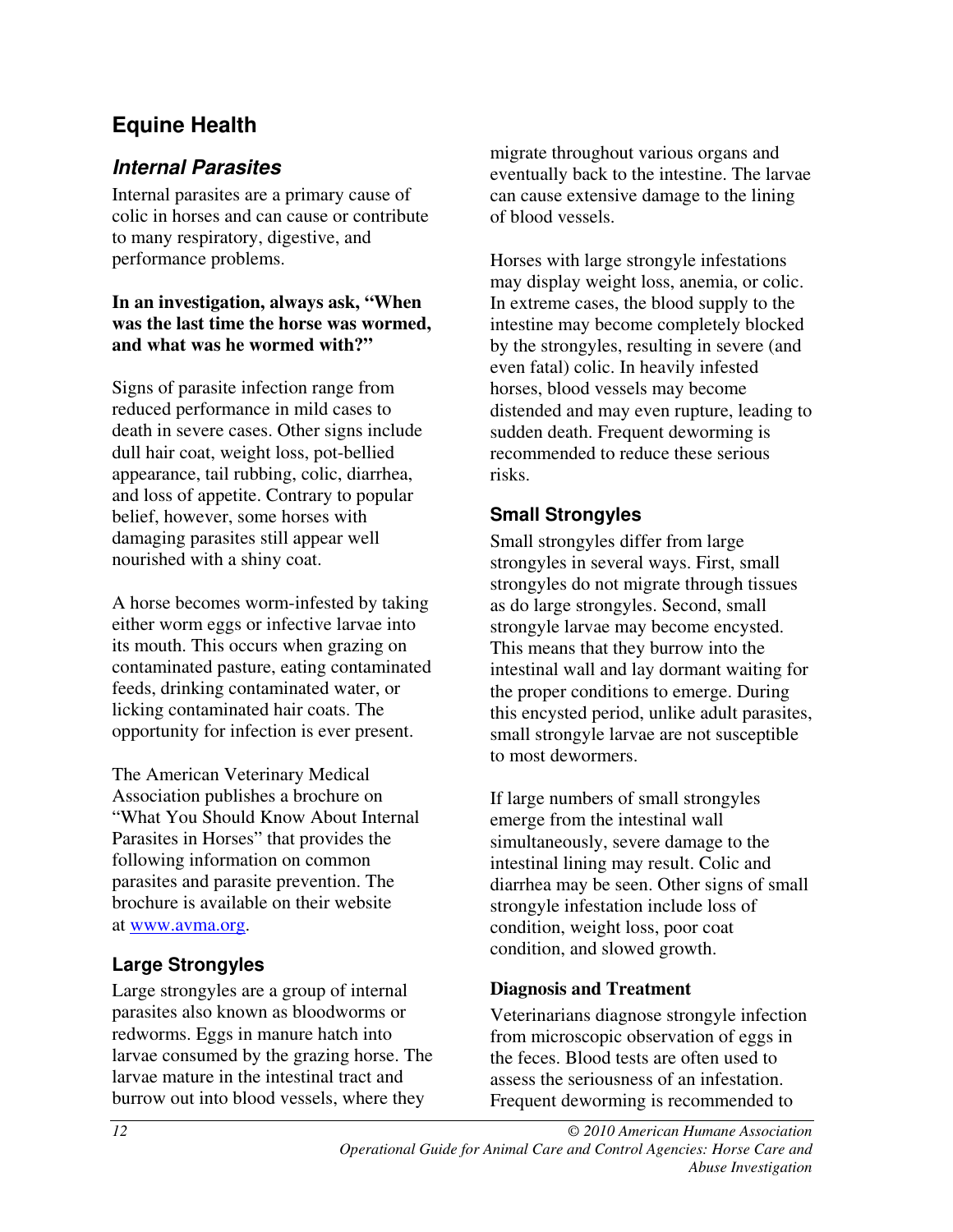reduce the risk of serious problems from these parasites. An appropriate prevention program should be discussed with your veterinarian.

### **Ascarids**

Ascarids (large roundworms) affect young horses more often than mature horses. The 6- to12-inch long worms can number in the hundreds in the horse's small intestine and can adversely affect its nutrition. Colic, coughing, and diarrhea are common clinical signs associated with ascarid infestation. In addition, ascarids may cause blockage of the intestine or migrate through the lungs causing pneumonia.

Foals acquire infested ascarid eggs from feces that other horses have passed. Infested eggs, swallowed in contaminated hay or water, hatch in the intestinal tract. The young worms burrow through the intestinal wall, taking about a week to make their way to the lungs. From there, the young worms travel up the trachea to the mouth to be swallowed a second time. They mature in the intestine in two to three months, and then lay eggs that are passed in the feces, and the cycle is repeated. Female ascarids can lay up to 200,000 eggs per day.

### **Control of Ascarids**

To adequately control ascarids, foals should be first treated at eight weeks of age and then every six to eight weeks until they are two years old, or as recommended by your veterinarian. Colic sometimes results when young foals are dewormed for the first time.

### **Pinworms**

Though less dangerous than other internal parasites, pinworms are annoying to the horse because they cause severe anal itching. A characteristic of pinworm

infestation is rubbing of the tail and the anal region causing broken tail hairs and bare patches around the tail.

Horses acquire the parasite by consuming contaminated water, grain, hay, or grass. Young worms mature in the large intestine in three to four months, then crawl part way out of the anus to deposit their eggs on the adjacent surface. The eggs hatch outside of the horse's body and become infective in a few days, although they can survive unhatched for several months.

Pinworms can be treated successfully with the same drugs that are effective against strongyles and ascarids.

# **Tapeworms**

Mites living in a horse pasture may consume tapeworm eggs from the feces of infested horses. Grazing horses may then swallow the mites and become infested with tapeworms. Tapeworm infestation in horses may lead to varying degrees of colic. Therefore, it is important to include treatment for tapeworms in your deworming plan. Because many deworming agents do not kill tapeworms, a specific product may need to be added to your deworming program. Consult a veterinarian for the most effective treatment plan.

### **Bots**

Bots are the larvae (immature flies) of the botfly. Since these flies are common in the horse's environment, it is likely that most horses will become infested.

# **Life Cycle**

During late summer and early fall, adult botflies lay eggs on the hair of various parts of horses, particularly around the chest, forelegs, throat, and nose. Stimulated by the horse's licking, the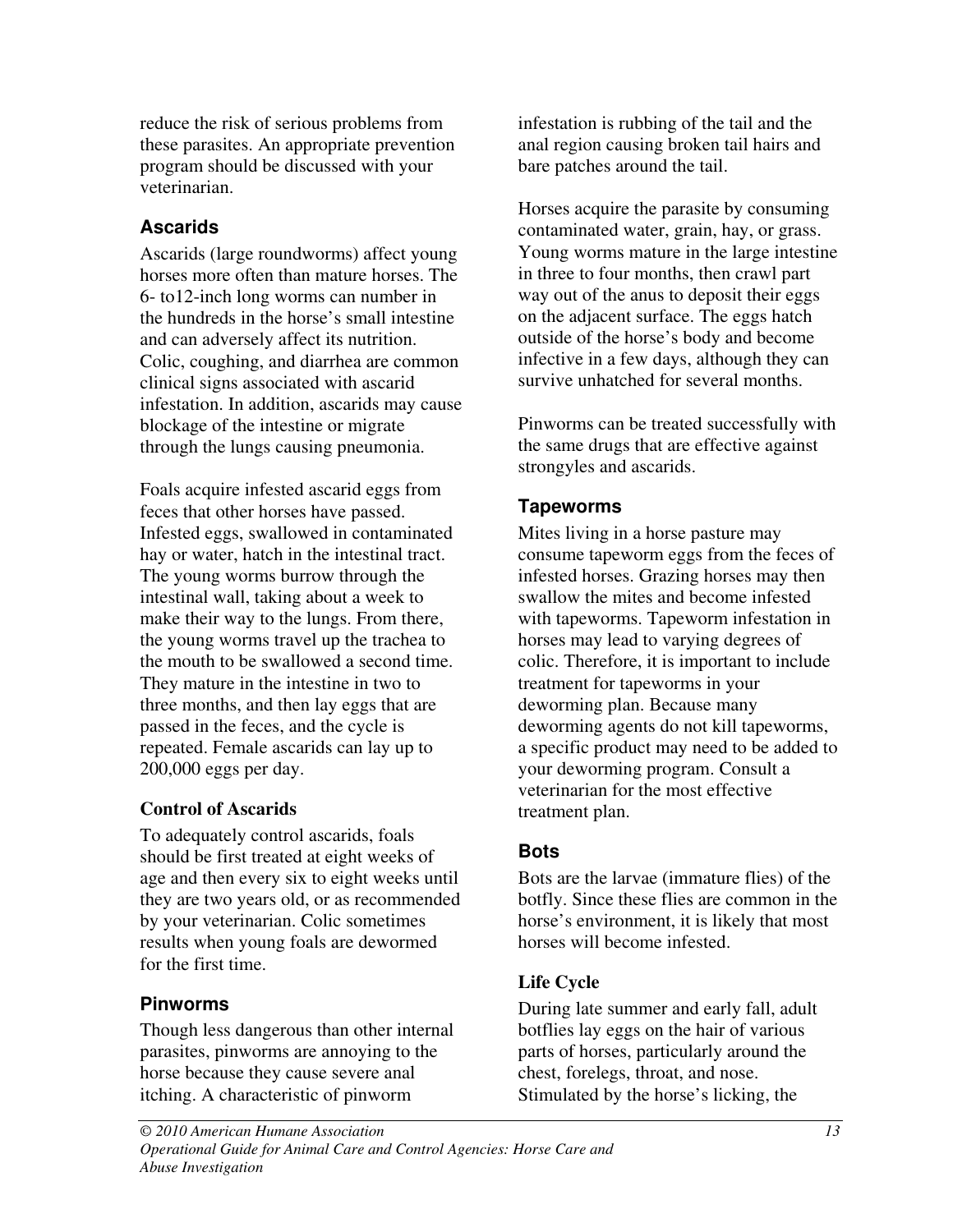larvae hatch and enter the horse's mouth, settling in the tissues of the gums, cheek, and tongue. After a month, the larvae migrate and attach to the stomach lining causing irritation, interfering with digestion, and obstructing the opening to the small intestine. After eight to10 months, bot larvae pass in the feces and burrow into the ground, eventually maturing into adult flies and beginning the cycle again.

#### **Treatment**

Since it is likely a horse will become infested, treatment should be scheduled from the time botflies are seen in the environment or nits are observed on the horse until a month after the first hard frost. A veterinarian can recommend the best products and frequency of treatment against bots as part of an overall parasite control program.

#### **Parasite Prevention**

Environmental measures that break the life cycle of internal parasites are as important as administering dewormers. Follow good management practices to control the frequency and spread of internal parasites.

- Remove manure daily from stalls and weekly from pastures.
- Be sure pastures and paddocks are well-drained and not overpopulated.
- Compost manure rather than spreading it on fields where horses graze.
- Use a feeder for hay and grain, rather than ground feeding.
- Initiate effective fly control programs.
- Routinely examine horses for telltale signs of infestation.

• Establish a parasite prevention and monitoring program with your veterinarian.

### **Teeth**

A horse's teeth keep growing throughout its life. As they grow, horse teeth develop sharp edges and can become quite uneven, making it difficult and painful for a horse to chew food effectively, resulting in weight loss. If a horse's teeth are not cared for, it can result in abuse or contribute to the horse losing weight.

#### **In an investigation, always ask, "When was the last time the horse had its teeth floated?"**

"Floating" means smoothing and contouring a horse's teeth with a file (called a "float"). More specifically, it means removing or smoothing sharp points on the outer edge of upper molars and inner edge of lower molars. It's something that is routinely done by veterinarians, once or twice a year, or more often if the horse requires it.

Floating is necessary because of the anatomy of the horses' teeth, where the upper molars set wider apart than the lower molars. Horses have to chew side to side to get good contact with upper and lower molars. The horse opens the mouth slightly, moves the jaw to one side. As the mouth closes the chewing surfaces shear off or mince food. As the jaw returns to the resting position, the chewing surfaces separate.

Incisors are designed to bite off forage, after which the tongue moves forage back to the molars. The molars crush and shear forage into small pieces, which aids in digestion.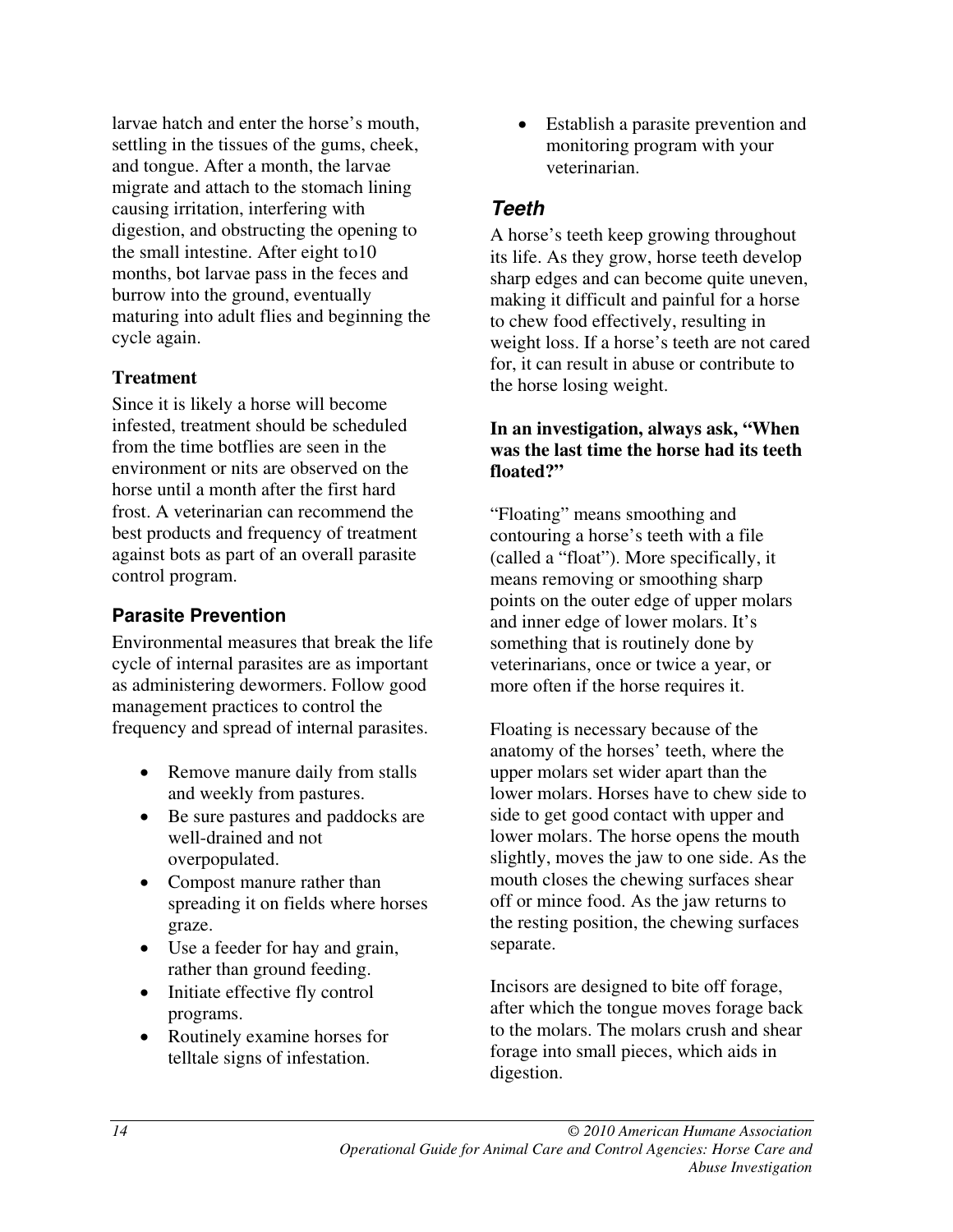Forage gets only one trip through the mouth, so it must be minced adequately, or nutrient absorption diminishes. A horse with bad teeth or abnormal teeth can show signs of starvation. Once teeth problems are corrected, the horse should gain weight.

# **Some Abnormal Teeth Conditions**

- 1. "Parrot mouth" is a result of the upper and lower incisors not meeting because the lower jaw is too short. This condition is rather common and may seriously interfere with grazing and cause weight loss.
- 2. "Monkey mouth" is the opposite of parrot mouth and is seldom seen in horses.
- 3. "Cribbing" is a habit common to stabled horses which damages incisors by chipping or breaking them.

### **Assessing the Age of a Horse**

Horses' teeth are often used to estimate the animal's age.

At five years of age, a horse has forty teeth:

- 24 molars or jaw teeth.
- 12 incisors or front teeth.
- 4 tusks or canine teeth between the molars and incisors.
- Some horses also have wolf teeth. Wolf teeth lie in front of the upper cheek teeth and sometimes in front of the lower check teeth as well. These teeth are very sharp. If present, they can cause problems in placing a bit in horse's mouth as they sit where the bit normally inserts.
- At birth (or within six days), only the two middle incisors appear.
- At one year old, all the incisors of the first, or milk, set of teeth are visible.
- Between ages two and three, horses shed baby teeth.
- Before three years old, the permanent incisors have come through.
- At four years old, the permanent dividers next to the incisors have emerged.
- At five years old, the mouth is perfect, the second set of teeth having been completed.
- At six, the hollow under the incisors, called the hook, has disappeared from the incisors and diminished in the dividers.
- At seven, the hook has disappeared from the dividers, and the next teeth are level, though showing the hook (commonly called the "seven year hook").
- At eight, the hook has gone from the corners, and the horse is said to be "aged."

# **Hooves**

"No foot - no horse." True equestrians know that the hoof of a horse is the most important body part. The conditions of the feet are of prime importance to the health and comfort of a horse. Like tires on a car, the hoof stands between the horse and the road. Just as you wouldn't drive a car without tires, you should never ride a horse with problem feet.

#### **In an investigation, always ask, "How often do you or a farrier check and maintain your horse's hooves?"**

The hoof is quite different from a human foot or a dog's paw. A hoof has unique parts and features that require special care. Look at the bottom of the hoof, and you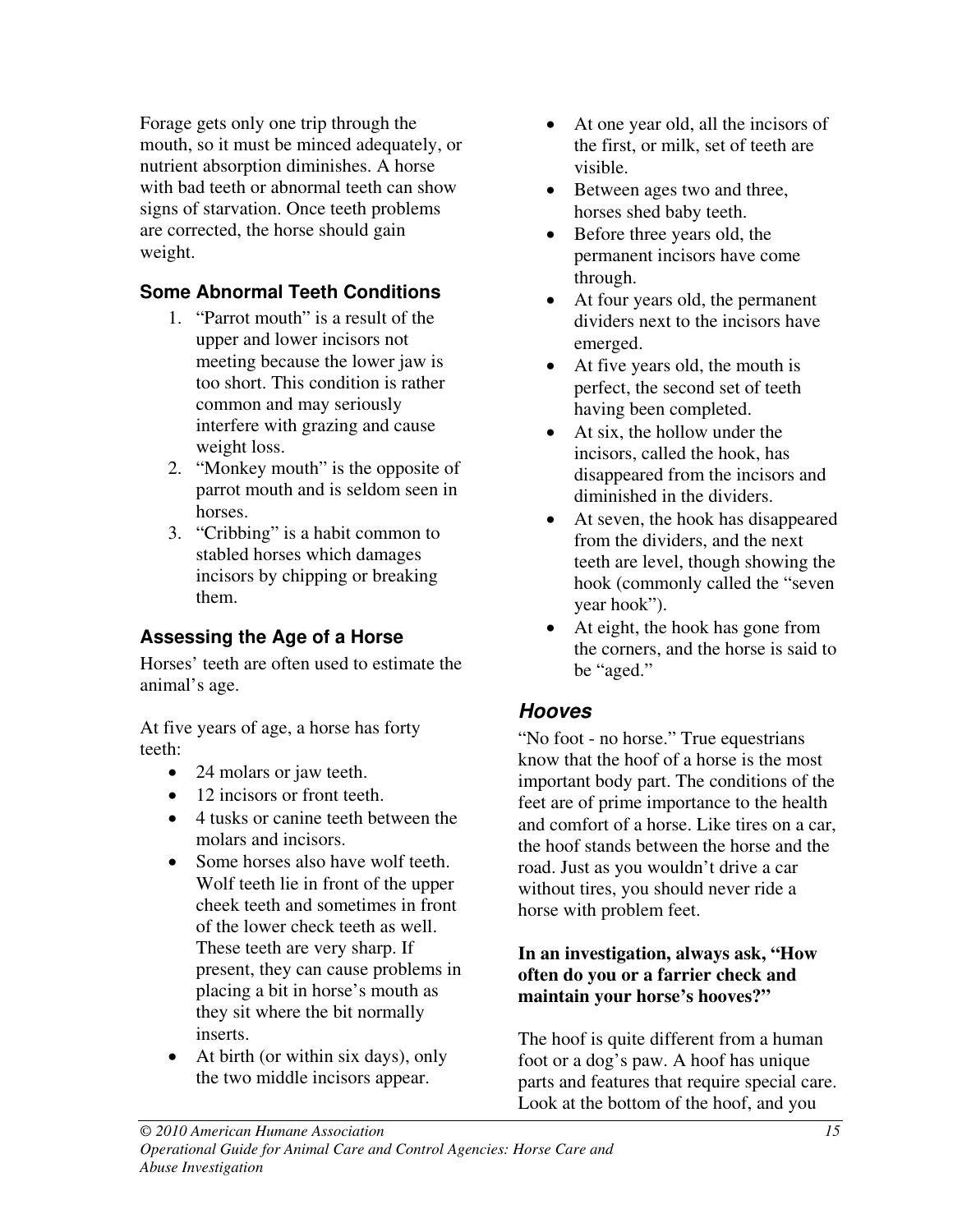will see the outer layer of the hoof, called the "hoof wall." The hoof wall is visible when the horse stands with feet on the ground. This hard surface, sort of like a fingernail, braves the elements. The horse shoe nails into this layer. Just inside the wall is the white line. The sole of the foot is the area between the white line and the triangle shaped form, known as the frog (in the center of the foot).

#### **The Parts of the Hoof**



#### **Maintaining the Hoof**

It is important that the horse lives in a clean dry stall and dry pasture. Wet areas breed bacteria that result in a disease known as thrush. You will know if a horse has thrush because of the offensive smell coming from the hoof. The frog may also appear dark and overly soft. Consult a farrier if you feel this exists and see what he or she recommends.

A balanced diet is important to hoof health. Too much lush grass in the spring or too much grain with little work can result in laminitis (also known as founder), which is a swelling and fever in the feet. Ponies are particularly susceptible to laminitis and should receive limited amounts of grain for that reason. Consult a veterinarian if you think laminitis exists.

A horse's hoof should be cleaned before and after riding. If the horse isn't ridden very often, then ideally the hoof should be cleaned once a day. However, once a week will do, if there are no problems. Many horses have shoes left on much too long. Horses that wear shoes too long can overgrow the shoe at the heel and walk over the outer branches. This causes pressure to the sole, leading to bruising. It also can wedge the wall from the sole, causing separation.

How often should a farrier shoe or trim the horse's feet? There is no easy answer. The amount of hoof growth versus hoof wear determines how often trimming is needed, so there is no single formula that can be applied. Younger horses, for example, experience quicker hoof growth than older animals. Also, the amount of exercise the horse gets greatly affects hoof growth. Whether or not a horse wears shoes also affects growth: When a horse has shoes on, the hooves do not wear and will need to be re-shod more often. Some owners give horses a break from shoes during winter months when they are ridden less often.

As a rule, a farrier should check the hooves and trim the feet every six to eight weeks, regardless of whether a horse wears shoes or is barefoot.

Look for these signs of hoof trouble:

- 1. The horse stumbles due to excessive toe length.
- 2. The hoof wall is cracking, and/or the shoe is loose.
- 3. The hoof wall is hanging over the shoe. Either at the toe or heels.
- 4. The shoe is wearing through at the toe.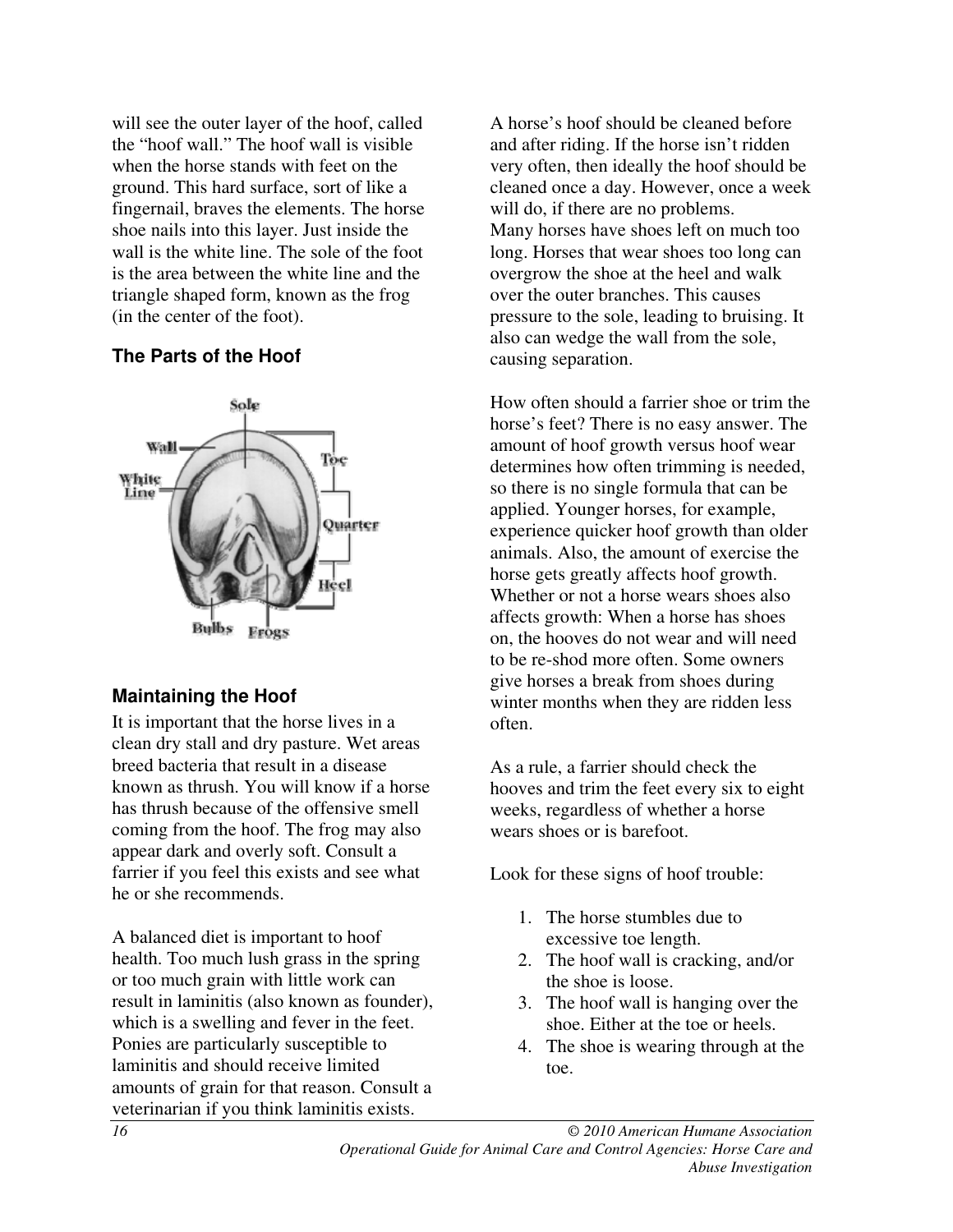- 5. The hoof is out of balance, either side to side (heels uneven) or toe to heel (usually long toe and low heel). Uneven shoe wear is also a sign of this.
- 6. The shoe is loose. Signs of this can be raised clinches, heels over the shoe, a clattering sound when moving across a hard surface, or clinches or nails pulled through or down the hoof wall.

### **A Properly Shod Foot**

The alignment of the hoof needs to be correct. Alignment is actually the balance of the hoof from front to back. To estimate proper alignment, view the horse from the side. Draw an imaginary straight line through the center of the long pastern bone. It should be parallel to the front of the hoof.



**Broken Forward** 



The frog is a traction device as well as a cushion and the heart of the foot. Since the frog sloughs off or exfoliates by use and growth, it should be trimmed sparingly. The trimming should be mainly at the edges to expedite removal of manure and

dirt. This will reduce the incidence of thrush.

The shoe should be shaped to fit the hoof, not the hoof shaped to fit the shoe. With a properly fitted shoe, only a small amount of wall at the toe should be rasped off. This amount should be less than one-eight of an inch wide. The heels of the shoe should extend past the wall both in length and width. Also, the last nail should be at the widest part of the hoof. Placement any farther back restricts the action of the hoof, which increases concussion.



The nail clinches should be evenly spaced and in a level straight line.



# **Common Hoof Problems**

### **Thrush and Canker**

Thrush, the more common of the two, is an infection of the frog. Canker (hoof rot)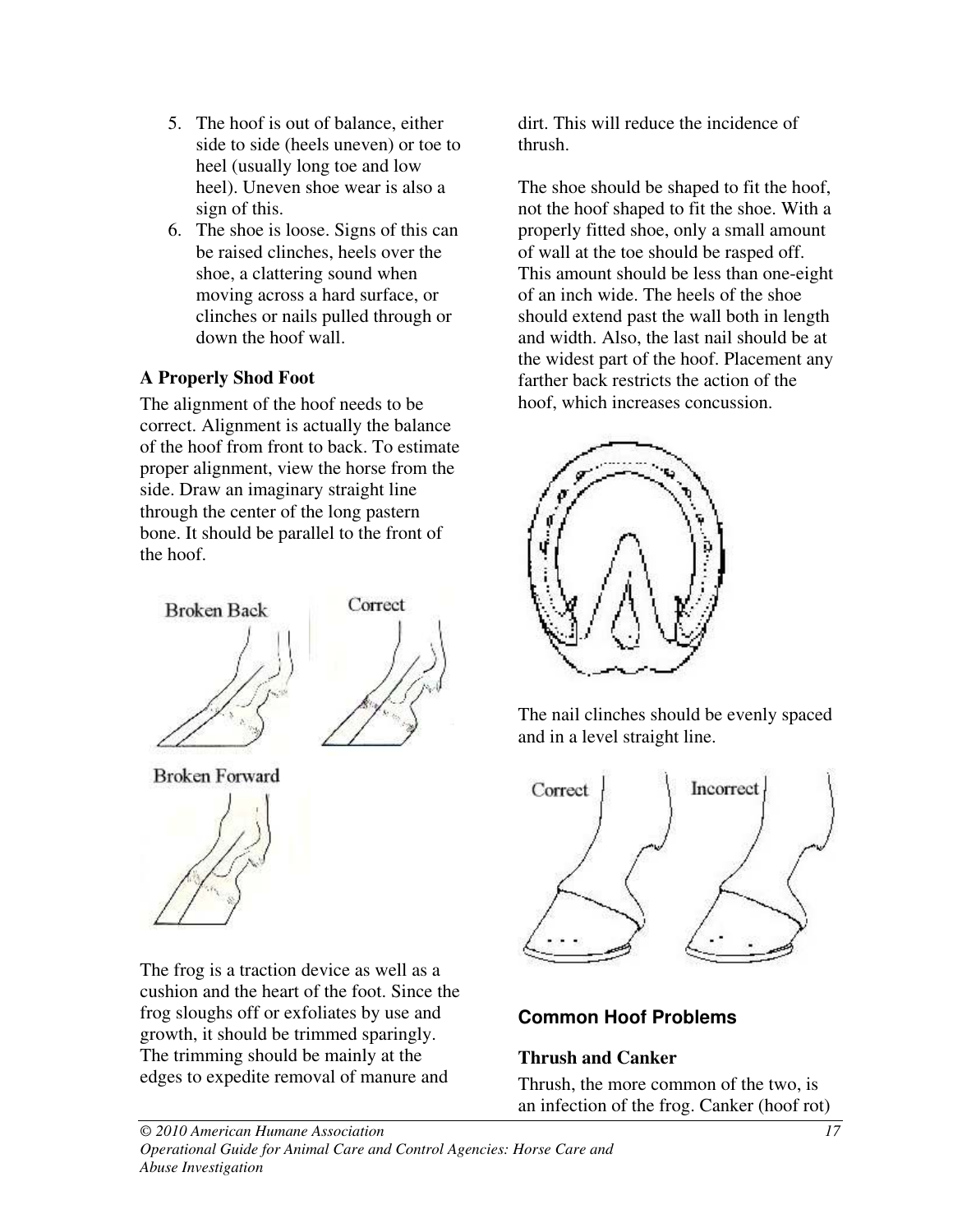is an infection of the whole foot. You'll recognize both from a foul odor and discharge from the disintegrating frog. Both are caused by keeping a horse in wet, dirty conditions.

If you find that the horse is just starting a thrush infection, you can treat it with brush-on medications available in tack stores. For more advanced cases, consult a veterinarian or farrier.

#### **Corns and Bruised Sole**

Corns are caused by constant, small repeated pressures to a part of the foot as a result of poor shoeing job or shoes that are left on too long.

Bruises are caused by a single, traumatic blow to the foot, such as stepping on a piece of gravel. Bruising is more likely to happen if the horse has naturally flat soles, or if the sole and frog have been pared too thin in trimming. If the bruise or corn has not abscessed, removing the cause of the problem is usually the only treatment required. Horses that bruise easily may need protective shoes and pads.

#### **Abscesses**

If the horse suddenly goes dead lame on one foot, an abscess is the most probable cause. It could be caused by a puncture wound or by a corn or bruise. A veterinarian will drain the abscess, prescribe follow-up treatment, and probably also give the horse a tetanus shot.

#### **Cracks**

Cracks in the hoof wall can start at the bottom and go up or start at the top and go down. The seriousness of a crack depends on how deep it goes and where it is located. If the crack is deep enough that it bleeds after the horse has exercised, infection is likely.

Cracks that start at the top of the foot are due to disturbances in hoof growth resulting from coronet injuries such as wire cuts. Cracks that start at the bottom of the foot are caused by dry or thin hoof walls or improper trimming. Serious cracks may require corrective shoeing.

#### **Seedy Toe**

Seedy toe is a separation of the hoof wall from the white line in the toe region causing a hole between the hoof wall and the sensitive laminae. The outside of the hoof wall looks sound, but the inside becomes crumbly. Poor foot care is the most common cause. Seedy toe is easily caused when the hoof wall is allowed to grow too long. It also commonly occurs with chronic laminitis.

#### **Laminitis or Founder**

Laminitis, commonly called founder, is an acutely painful inflammation of the foot. It occurs most often in the front feet although it can affect the hind feet as well.

Because of the progression of laminitis, it should be considered a genuine threat to the horse's life. If the condition is caught in time, there is hope that the progression can be stopped and the horse saved. So, if you suspect laminitis, consult a veterinarian immediately.

#### **Navicular Disease**

This is caused by degeneration of the navicular bone, a small bone inside the foot, and the rubbing of the tendon which passes over it. Symptoms include pointing; a short stubby, painful stride; and lameness. This disease is incurable once bone changes develop, but it may be helped by therapeutic shoeing or medication.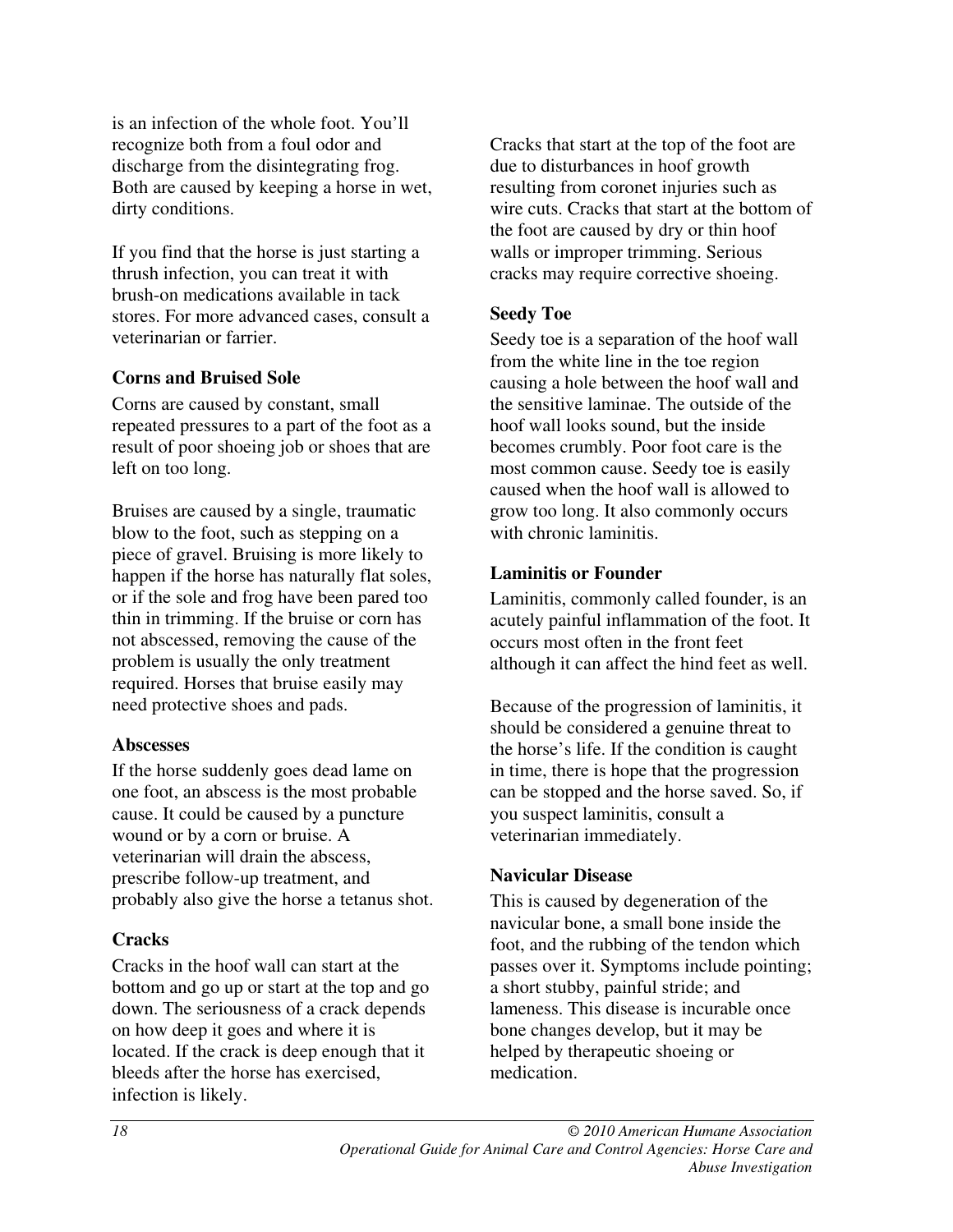# **Use Abuses**

# **Overriding**

Riding horses too far or too fast or longer than they are physically fit to perform is a common form of abuse. Contrary to impressions created by movies and TV, horses cannot race or gallop indefinitely. Many a willing horse has been killed because an ignorant rider forced her to gallop beyond her capability. Generally, 200-300 yards is a normal maximum galloping distance without distress, unless the horse is in excellent working condition. Even then, few horses can safely reach a half-mile at full speed.

The walk and the trot are the usual ground covering gaits of the horse. These were the gaits used by the Army. Properly regulated, cavalry horses averaged between five and six miles per hour going 30 to 40 miles day after day and did it with little stress – but they received the best feed, care, and attention.

There are many other less obvious abuses:

- Riding a lame horse
- Riding a horse with a sore back
- Sloppy, careless posture in the saddle causing a sore back
- Whipping
- Jerking on the bridle reins
- Forcing horses to do things they do not understand or cannot do

Another is mounting a horse and riding off at a gallop with no opportunity for the hose to warm up and relax. Equally bad is dismounting from a horse that is very warm or wet with sweat and allowing him to stand still, until the muscles chill and cramp.

# **Transporting**

Another common abuse is the transporting of horses for too long without feed, water, or rest. Riding in a trailer or truck for most horses is as tiring as being ridden under saddle, and they should be handled accordingly. Long hauls further complicated by too much or too little ventilation, forced inhalation of motor exhaust fumes, and chilling from rain or cold can severely stress a horse. Many become ill, even die, from easily avoided stresses.

Another transportation problem is faulty equipment: trucks and trailers with unpadded, slick floors; deteriorating, weak floors or walls that a horse's foot can break through; a back end gate or door that does not securely fasten or someone forgets to fasten; and sharp objects on, in, and around vehicles. All are unnecessary hazards that cause numerous avoidable injuries.

Pad the floor of any horse transport vehicle in some manner and place additional bedding to assure firm footing for the horse while loading and in transit. Good ventilation is essential, but avoid chilling drafts and motor fumes. Make a stop for water and a brief rest every three or four hours. Unload horses and give them time exercise and relax every seven or eight hours. Feed lightly, but water liberally. Boots and rest bandages will prevent foot and leg injuries.

Most importantly, drivers must maintain a consistent, not jerky, speed, and they must never start, stop, or turn the vehicle abruptly.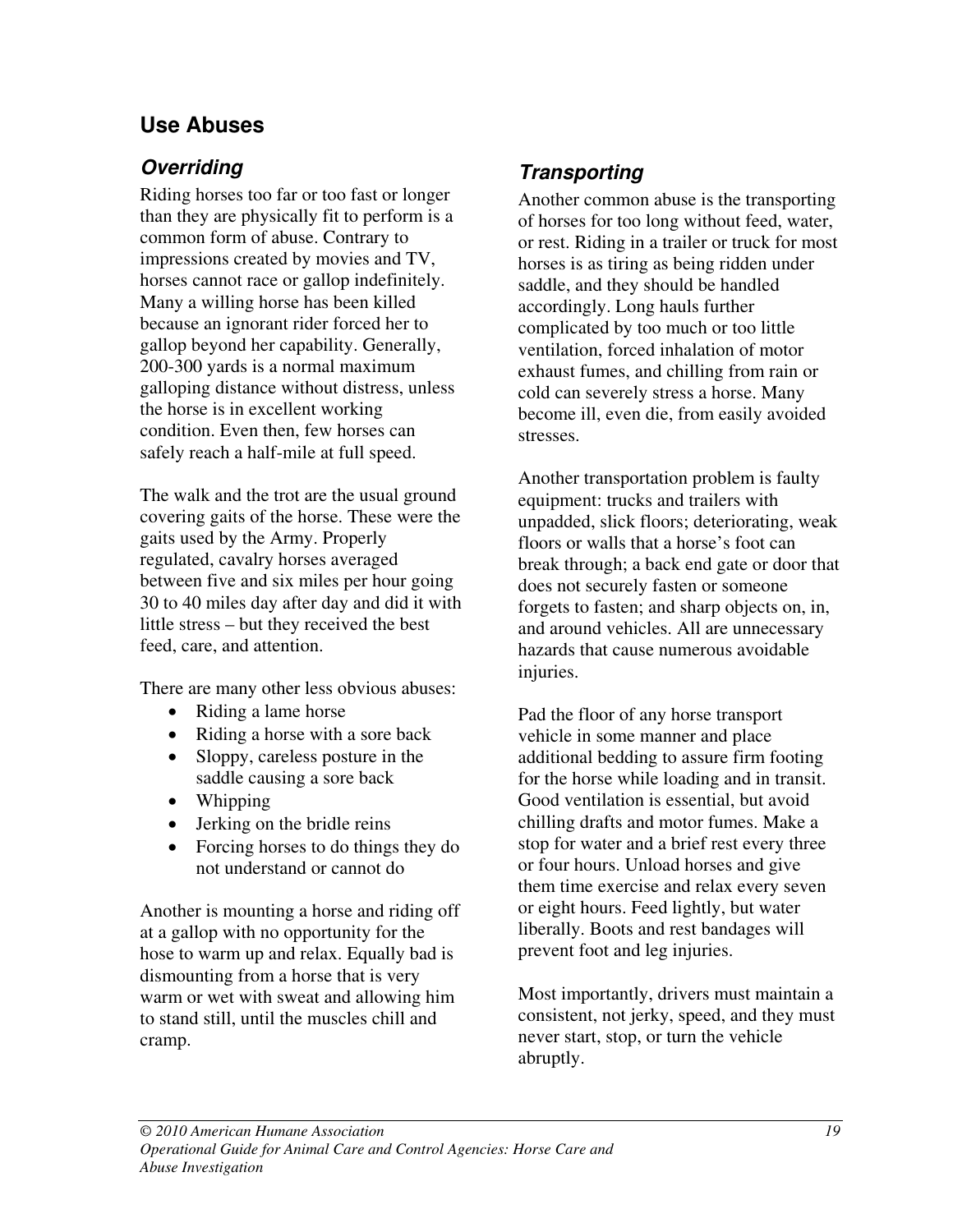### **Soreing**

In the past, "soreing" was a common practice seen most frequently with Tennessee Walking Horses and racking horses. Soreing involves inflicting pain to the horse's limbs to affect and accentuate the gait.

Sore (as defined in the Horse Protection Act) when used to describe a horse means: (1) An irritating or blistering agent has been applied, internally or externally by a person to any limb of a horse, (2) Any burn, cut, or laceration has been inflicted by a person on any limb of a horse, (3) Any tack, nail, screw, or chemical agent has been injected by a person into or used by a person on any limb of a horse, or (4) Any other substance or device has been used by a person on any limb of a horse or a person has engaged in a practice involving a horse, and, as a result of such application, infliction, injection, use, or practice, such horse suffers, or can reasonably be expected to suffer, physical pain or distress, inflammation, or lameness when walking, trotting, or otherwise moving, except that such term does not

include such an application, infliction, injection, use, or practice in connection with the therapeutic treatment of a horse by or under the supervision of a person licensed to practice veterinary medicine in the State in which such treatment was given.

Since the passage of the Federal Horse Protection Act of 1970, (Pub. L. 91-540) the practice has steadily declined. Under the Horse Protection Act, "no chain, boot, roller, collar, action device, nor any other device, method, practice, or substance shall be used with respect to any horse at any horse show, horse exhibition, or horse sale or auction if such use causes or can reasonably be expected to cause such horse to be sore."

Representatives of the Animal and Plant Health Inspection Service (APHIS) have responsibility of enforcement.

While enactment of the Horse Protection Act has largely stopped this cruelty, investigators should still be aware of the practice.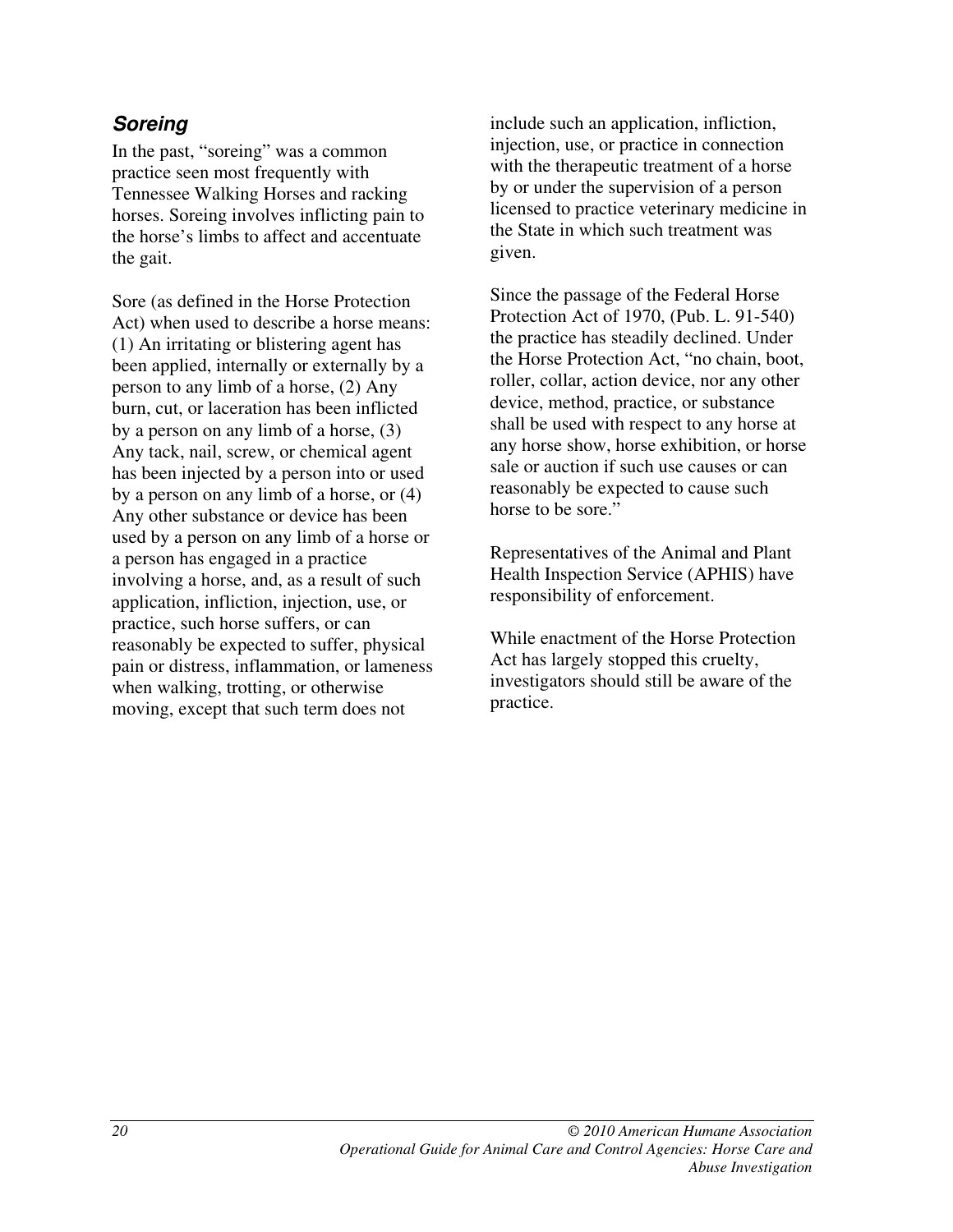# **Assessing Levels of Abuse/Neglect in a Horse**

All investigators assigned to horse cruelty complaints at a minimum need to be familiar with the Henneke System. Developed in 1983 by Don R. Henneke, Ph.D., it is based on both visual appraisal and palpable fat cover of the six major points of the horse that are most responsive to changes in body fat.

The Henneke Body Condition Scoring is the chief tool used by law enforcement nation wide to determine the condition a horse at any given time. People working in this field will refer to the horse as being a "1 on the Henneke" or a "3 on the Henneke." The Henneke Chart allows for a standardized scoring system, whereas the terms, "skinny," "thin," "emaciated," or "fat" are all subjective terms that have different meanings to different people.

The chart covers six major parts of the horse: neck, withers (where the neck ends and the back begins), the shoulder area, ribs, loins, and the tail head area.



The chart rates the horses on a scale of 1 to 9. A score of 1 is considered poor or emaciated — no body fat — whereas a nine is extremely fat or obese. Horse veterinarians consider a body score of between 4 and 7 acceptable. A 5 is considered ideal.

A horse that is rated a 1 on the Henneke Chart is often described as a "walking skeleton" and is in real danger of dying. Courts in the United States have upheld the seizure of such horses by law enforcement citing exigent circumstances, meaning there was a very strong possibility the horse would die unless immediate action was taken.

Trained observers visually inspect the horse and also to palpate each part of the horse with their hands to feel for body fat. The observer then assigns each area of the body the numerical score that corresponds with the horse's condition. The scores from each area are then totaled and divided by six. The resulting number is the horse's rating on the Henneke Body Scoring Condition Chart.

**Note:** When a horse has a long hair coat, it is imperative that the person scoring the horse use his hands to feel the horse. Except in the most extreme cases, the horse's long hair coat will hide the protrusion of bones.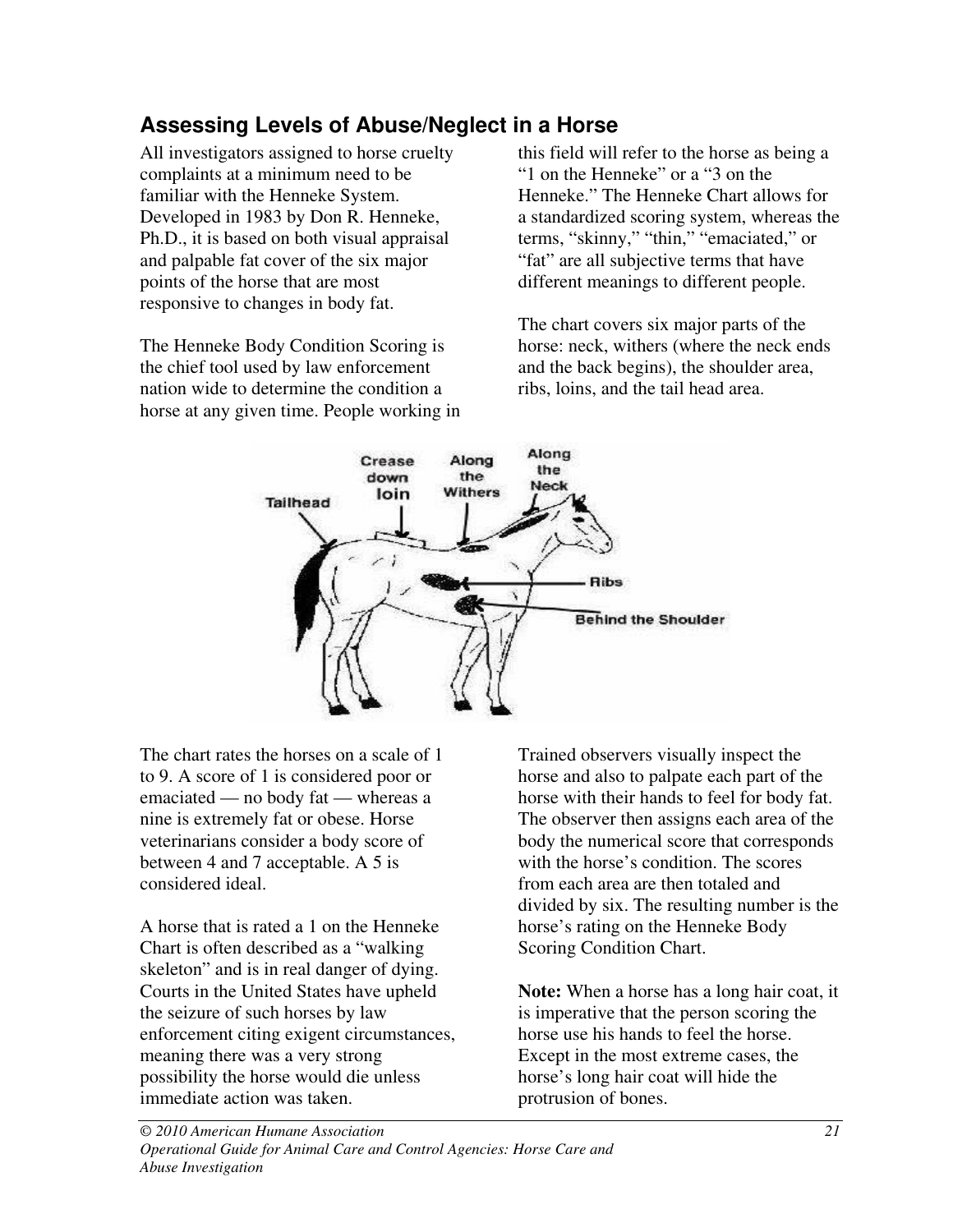# **Henneke Body Condition Scoring Chart**

| <b>CONDITION</b>          | <b>NECK</b>                               | <b>WITHERS LOIN</b>                                |                                                                                                                                                                                 | <b>TAIL HEAD</b>                                                                                                                                                                                               | <b>RIBS</b>                                                                | <b>SHOULDER</b>                       |
|---------------------------|-------------------------------------------|----------------------------------------------------|---------------------------------------------------------------------------------------------------------------------------------------------------------------------------------|----------------------------------------------------------------------------------------------------------------------------------------------------------------------------------------------------------------|----------------------------------------------------------------------------|---------------------------------------|
| POOR                      | Bone<br>structure<br>easily<br>noticeable | Bone<br>structure<br>easily<br>noticeable          | Spinous<br>processes<br>project<br>prominently                                                                                                                                  | Tail head (pin<br>bones) $&$ hook<br>bones<br>projecting<br>prominently                                                                                                                                        | Ribs projecting<br>prominently                                             | Bone structure easily noticeable      |
| <b>VERY THIN</b>          | Faintly<br>discernible                    | Faintly<br>discernible                             | Slight fat<br>covering<br>over base of<br>spinous<br>processes.<br>Transverse<br>processes of<br>lumbar<br>vertebrae<br>feel rounded.<br>Spinous<br>processes are<br>prominent. | Tail head<br>prominent                                                                                                                                                                                         |                                                                            | Ribs prominent Faintly discernible    |
| 3<br><b>THIN</b>          | Neck<br>accentuated                       | Withers<br>accentuated                             | Fat buildup<br>halfway on<br>spinous<br>processes,<br>but easily<br>discernible.<br>Transverse<br>processes<br>cannot be<br>felt.                                               | Tail head<br>prominent, but<br>individual<br>vertebrae<br>cannot be<br>visually<br>identified.<br>Hook bones<br>appear<br>rounded, but<br>are still easily<br>discernible.<br>Pin bones not<br>distinguishable | Slight fat cover<br>over ribs. Ribs<br>easily<br>discernible               | Shoulder accentuated                  |
| MODERATELY<br><b>THIN</b> | Neck not<br>obviously<br>thin             | Withers not Negative<br>thin                       | obviously   creases along<br>back                                                                                                                                               | Prominence<br>depends on<br>conformation;<br>fat can be felt<br>around it.<br>Hook bones<br> not<br>discernible.                                                                                               | Slight fat cover<br>over ribs. Ribs<br>easily<br>discernible               | Shoulder accentuated                  |
| 5<br>MODERATE             | Neck blends<br>smoothly<br>into body      | Withers<br>rounded<br>over<br>spinous<br>processes | <b>Back level</b>                                                                                                                                                               | Fat around tail<br>head beginning<br>to feel spongy                                                                                                                                                            | Ribs cannot be<br>visually<br>distinguished,<br>but can be<br>easily felt. | Shoulder blends smoothly into<br>body |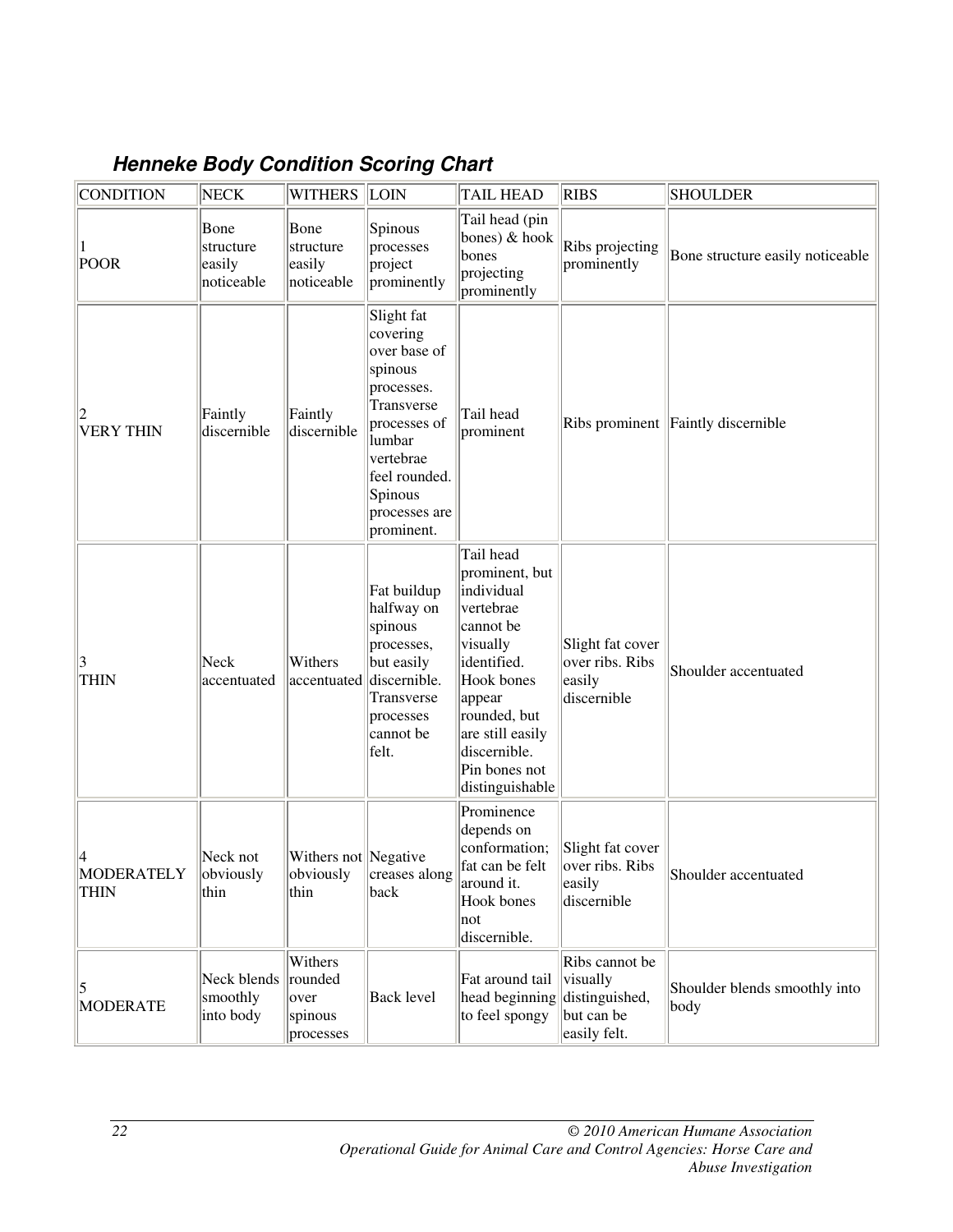| <b>CONDITION</b>                         | <b>NECK</b>                         | <b>WITHERS LOIN</b>                         |                                                       | <b>TAIL HEAD</b>                                                  | <b>RIBS</b>                                                                           | <b>SHOULDER</b>                                                       |
|------------------------------------------|-------------------------------------|---------------------------------------------|-------------------------------------------------------|-------------------------------------------------------------------|---------------------------------------------------------------------------------------|-----------------------------------------------------------------------|
| 16<br><b>MODERATELY</b><br><b>FLESHY</b> | Fat<br>beginning to<br>be deposited | Fat<br>beginning<br>to be<br>deposited      | May have<br>slight<br>positive<br>crease down<br>back | Fat around tail   Fat over ribs<br>head feels soft   feels spongy |                                                                                       | Fat beginning to be deposited                                         |
| <b>FLESHY</b>                            | Fat<br>deposited<br>along neck      | Fat<br>deposited<br>along<br>withers        | May have<br>positive<br>crease down<br>back           | Fat around tail<br>head is soft.                                  | Individual ribs<br>can be felt, but<br>noticeable<br>filling between<br>ribs with fat | Fat deposited behind shoulder                                         |
| 18<br>FAT                                | Noticeable<br>thickening<br>of neck | Area along<br>withers<br>filed with<br>lfat | Positive<br>crease down<br>back                       | Tail head fat<br>very soft                                        | ribs                                                                                  | Difficult to feel   Area behind shoulder filled in<br>flush with body |
| 19<br><b>EXTREMELY</b><br>FAT            | Bulging fat                         | Bulging fat                                 | Obvious<br>positive<br>crease down<br>back            | Bulging fat<br>around tail<br>head                                | Patchy fat<br>appearing over<br>ribs                                                  | <b>Bulging fat</b>                                                    |

### **Description of the Score System**

- 1. **Poor: Emaciated.** Prominent spinous processes, ribs, tail head, and hooks and pins. Noticeable bone structure on withers, shoulders, and neck. No fatty tissues can be palpated.
- 2. **Very Thin: Emaciated**. Slight fat covering over base of spinous processes. Transverse processes of lumbar vertebrae feel rounded. Prominent spinous processes, ribs, tail head, and hooks and pins. Withers, shoulders, and neck structures faintly discernible.
- 3. **Thin:** Fat built up about halfway on spinous processes. Transverse processes cannot be felt. Slight fat cover over ribs. Spinous processes and ribs easily discernible. Tail head prominent, but individual vertebrae cannot be visually identified. Hook bones appear rounded, but easily discernible. Pin bones not distinguishable. Withers, shoulders, and neck accentuated.
- 4. **Moderately Thin:** Negative crease along back. Faint outline of ribs discernible. Tail head prominence depends on conformation; fat can be felt around it. Hook bones not discernible. Withers, shoulders, and neck not obviously thin.
- 5. **Moderate:** Back is level. Ribs cannot be visually distinguished, but can be easily felt. Fat around tail head beginning to feel spongy. Withers appear rounded over spinous processes. Shoulders and neck blend smoothly into body.
- 6. **Moderate to Fleshy:** May have slight crease down back. Fat over ribs feels spongy. Fat around tail head feels soft. Fat beginning to be deposited along the sides of the withers, behind the shoulders, and along the sides of the neck.
- 7. **Fleshy:** May have crease down back. Individual ribs can be felt, but noticeable filling between ribs with fat. Fat around tail head is soft. Fat deposits along withers,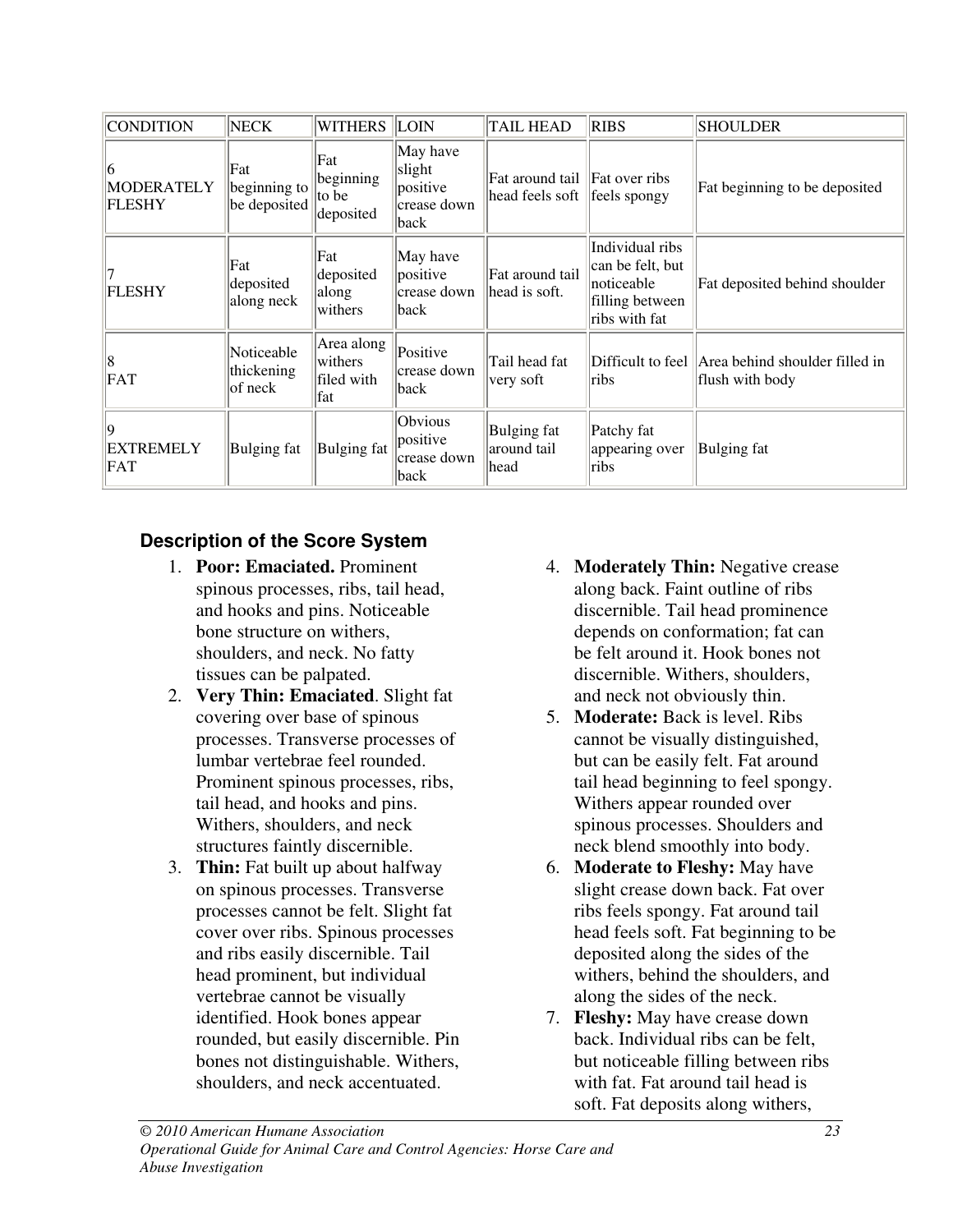behind shoulders, and along the neck.

- 8. **Fat:** Crease down back. Difficult to palpate ribs. Fat around tail head very soft. Area along withers filled with fat. Area behind shoulder filled in flush. Noticeable thickening of neck. Fat deposited along inner buttocks.
- 9. **Extremely Fat:** Obvious crease down back. Patchy fat appearing over ribs. Bulging fat around tail head, along withers, behind shoulders and along neck. Fat along inner buttocks may rub together. Flank filled in flush.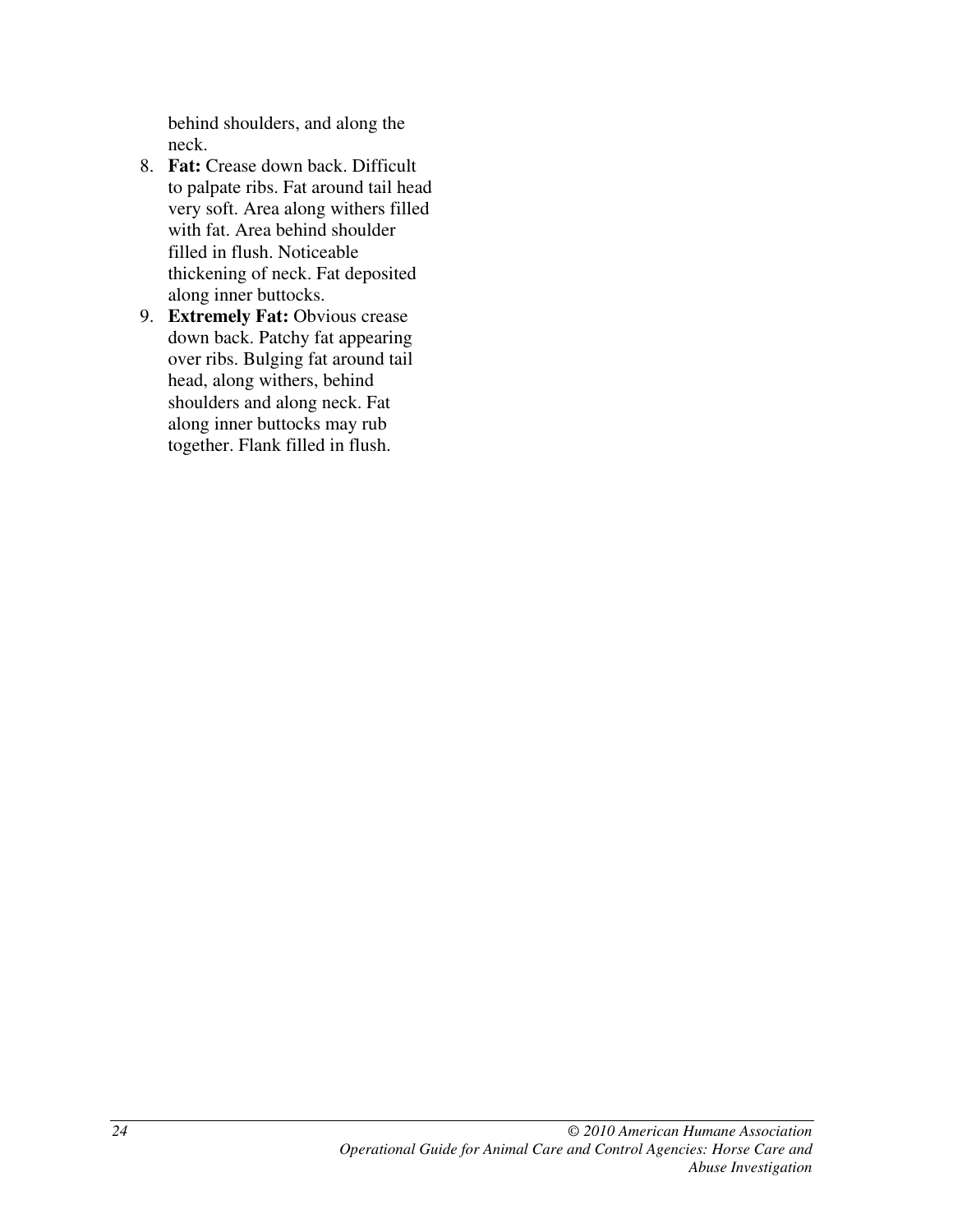# **Common Horse Abuses**

Unfortunately, the number of ways to abuse a horse is only limited by the human imagination. Listed below are the most common ways people intentionally or unintentionally abuse horses:

- Soring, the driving of nails into the horse's frog making it painful for the horse to bear much weight on its foot, to alter the horse's gait
- Wearing chains, wires, or beads on the hoof to alter the horse's gait
- Trussing horses in restrictive harnessing to change the horse's gait.
- Hanging heavy weights on a horse's neck to lower the head for competition (Western Pleasure classes)
- Tail blocking, injecting rubbing alcohol in the tail or surgically altering the tail, to keep the horse's tail down
- Beastiality, sex with animals
- Mule Diving, forcing animals to jump off high planks into small pools of water
- Abuse by neglect
- Intentional abuse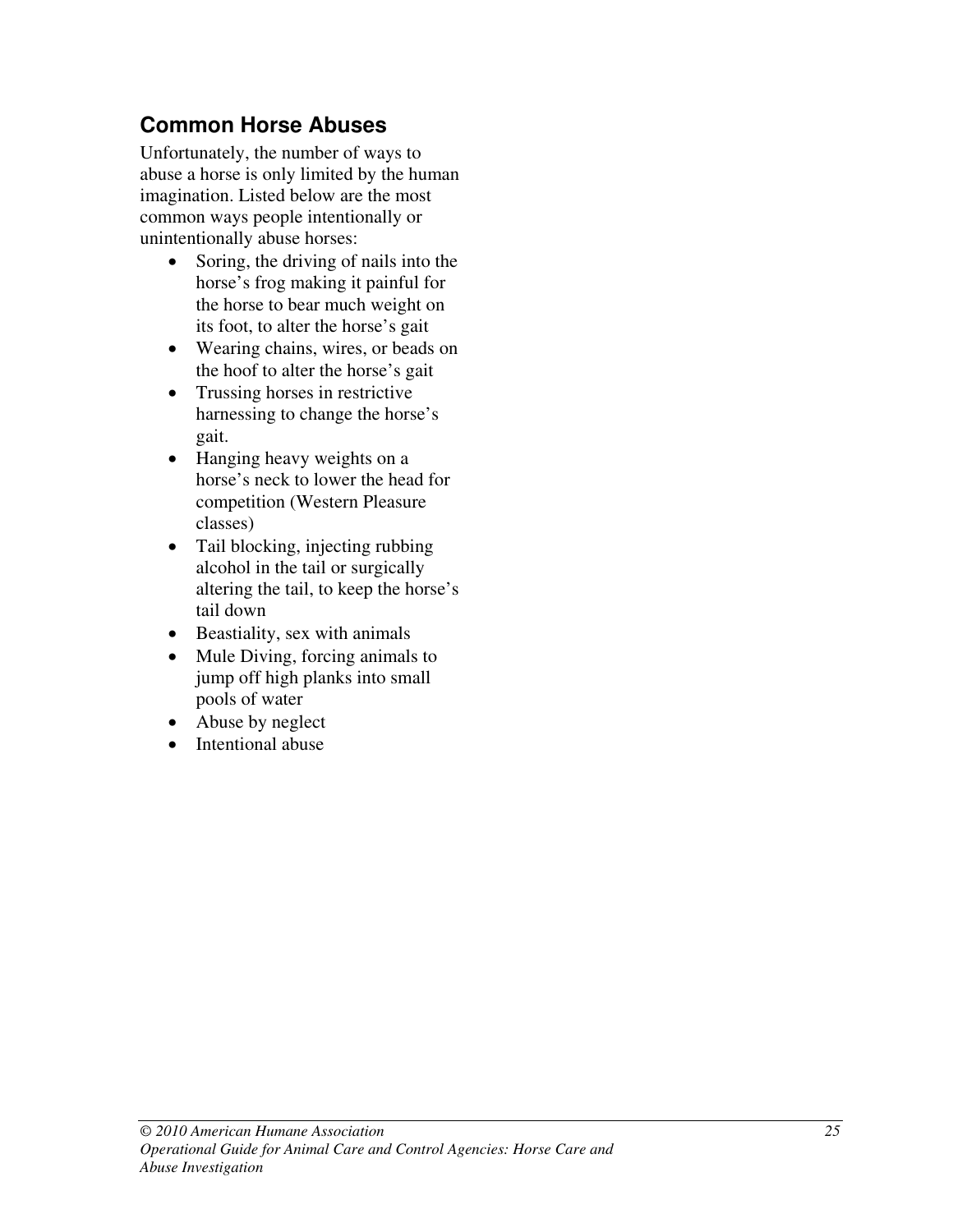# **Abuse Investigation**

The goal of the operational guide is to specifically address horse care and abuse in a thorough, but brief document. Realizing that the material could easily occupy a textbook, the author assumes that investigators have training, have done research, and have a thorough understanding and knowledge of:

- Jurisdiction
- Your level as a Peace Officer and the authority and restrictions of that level
- Your jurisdictional and state laws
- Animal guardian's Constitutional rights
- What is "right" vs. what is "legal"
- Laws of search, seizure, warrants, warrant exceptions, custodial interviews, and non-custodial interviews
- Legal and civil repercussions of violating someone's civil rights
- Evidence collection and the rules of evidence protection

Please read this entire manual before embarking on an investigation.

# **Receiving the Complaint**

Getting accurate, detailed information from the onset is critical to any good investigation. Train the dispatcher or calltaker to gather as much detail from the informant as possible, including:

- The informant's name, address, phone number, and relationship to the suspect
- The suspect's name, address, phone number, and place of employment
- The location of the incident
- The current location of the animal
- The animal's description, age, and name
- What happened?
- How did it happen?
- When did it happen?
- How do you know it happened?
- Are there any other witnesses?
- Were there any actions taken to protect the animal or resolve the problem and by whom?
- Were there any weapons involved, or are there any officer safety considerations?
- Does the suspect have any criminal history?

# **Dispatching the Call**

Once the call-taker gathers all the preliminary information, it is the dispatcher's job to provide the investigating officer with all of the important facts. Place special emphasis on any officer safety information such as known weapons, threats towards officers, and a violent criminal history. The dispatcher, then, assigns an appropriate case number and provides the necessary resources for the officer to perform his duty. For example, if the officer investigating is a humane officer and there is a known weapon on scene, the dispatcher should request police assistance before sending the humane officer to investigate.

The officer must be able to accurately navigate to the scene and develop a plan to safely approach the location. The officer must also evaluate the urgency of the call. Is the horse in immediate danger? If not, would it be better to do the investigation during the day rather than at night? What resources are needed? Will a supervisor, a veterinarian, the State Board of Agriculture, a team of rescuers, a horse trailer, a water truck, or feed truck be needed for this call? Some of these questions may only be answered after the officer has responded.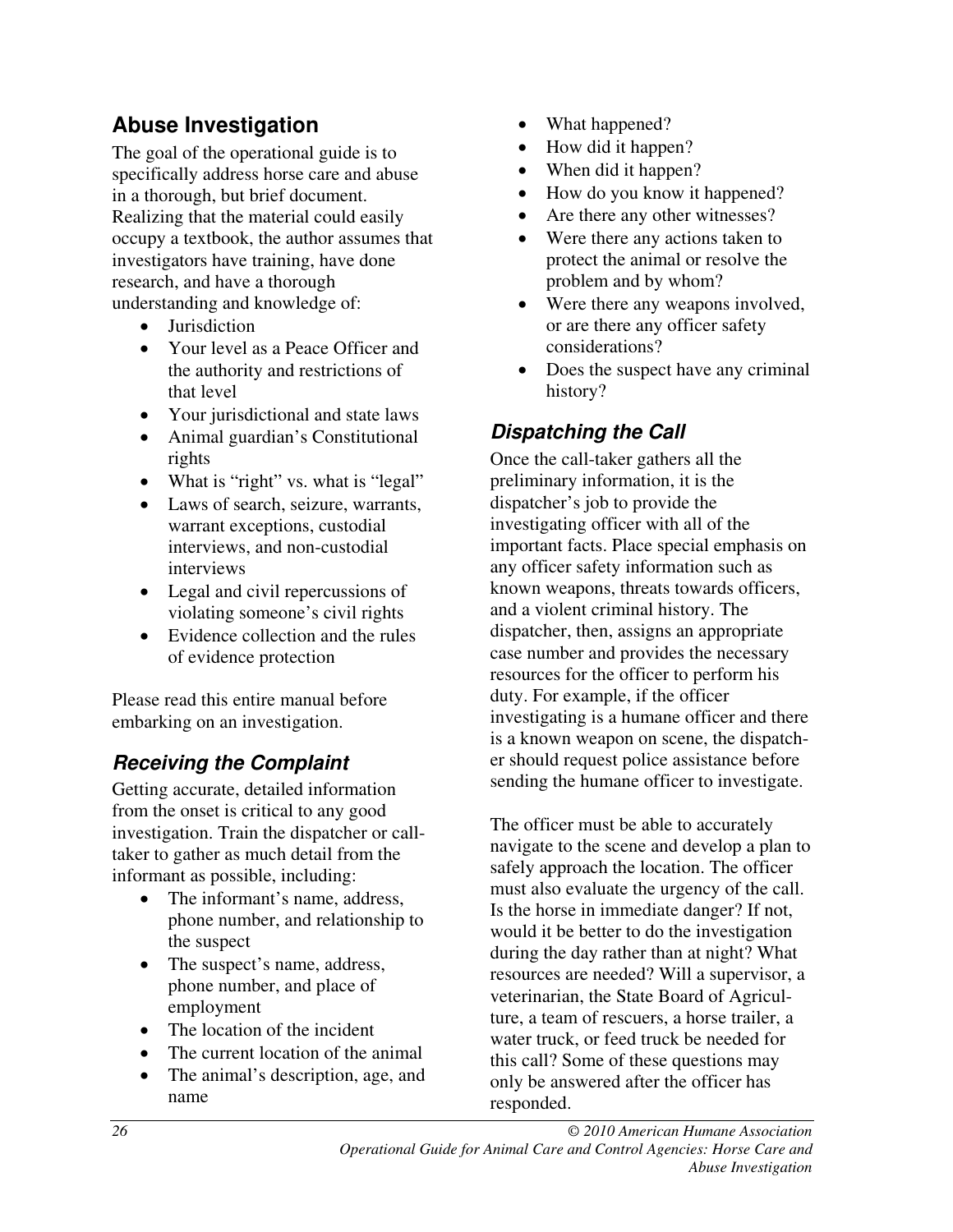# **Arrival on Scene**

Approach the location in a safe manner. On initial approach, make notes of first impressions. What do you see, smell, hear? Is the horse in plain view, in a pasture, or in a stall? What will be the warrant considerations? Is the owner, caretaker, informant, or suspect in the area? Is the horse in immediate danger? Is the animal injured or does it have labored breathing? Is it standing or lying down? What is the overall condition of the horse? Can you see if there is food, water, or trace mineral block immediately accessible to the horse? What is the fencing like? All of this information is vital to obtain a warrant or to use in court testimony, if necessary.

To determine if the horse is in immediate danger, check the animal's vital signs. This includes body temperature, pulse, respiration, mucous membranes, dehydration, blood loss, serious injuries, shock, or inability or unwillingness to move. If horse requires first aid, begin to administer first aid right away. Also call a veterinarian familiar with treating abused horses immediately. You may also need to make arrangement for transportation. Do not attempt transportation without the recommendation and supervision of a veterinarian.

If the horse is not in immediate danger, investigation may begin.

Once emergency care is administered, decide if a warrant is needed for further investigation. Does this situation require a warrant? Can you get written consent for a search and seizure from the owner or property manager in lieu of a warrant? Know the legal ramifications of your decisions. If you are unfamiliar with writing a warrant, ask your local law

enforcement agency to assist you in writing and executing the warrant.

### **The Horse's Environment**

When investigating a horse abuse case, obtain an overall picture of the horse's environment. If prosecution is required, the judge or jury is going to look at the "totality of the circumstances." The abuse case must be an impartial finding of facts only. The officer's job is to gather all the facts, present them to the district attorney. The district attorney, then, decides if there is enough evidence to pursue the case.

#### **Pasture**

In a pasture environment, focus on five areas:

- Food sources
- Water sources
- Terrain
- Fencing
- Shelter

#### **Food Sources**

A horse's digestive system is very complicated. Because of this, the horse has very special dietary needs. If the horse is given too much grain, for example, he could become very ill or die. Furthermore, the horse's teeth will continue to grow throughout its life. Horses require special attention to their teeth to keep them filed down and working properly so that they can properly chew their food. Become familiar with a horse's digestive system because starving horses is one of the most common abuses seen.

What the horse eats, how much the horse eats, and the quality of the food are all factors in the weight of the horse. Where does the horse's food supply come from? Is the pasture the only source of food? What type of food is in that pasture? Is it alfalfa hay, grass hay, weeds, or dirt? The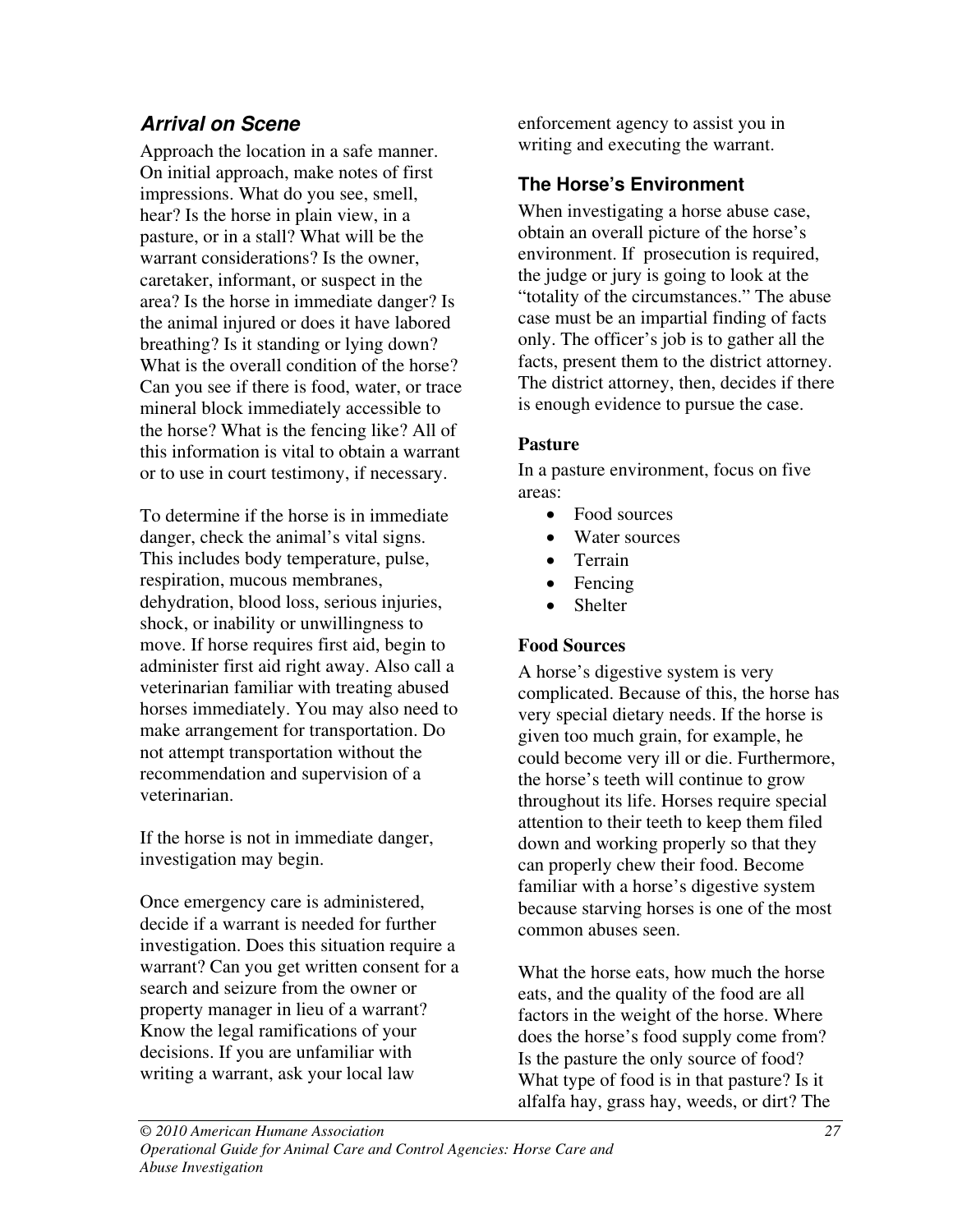officer should collect samples of the food supply in the pasture for nutritional quality analysis.

Is the horse being fed hay that has been purchased? If so, do they have a receipt of that purchase? The officer will want to collect the receipt and samples of that feed for evidence. Is the horse being fed grass hay, alfalfa hay, pellets, sweet feed, grain, or a combination of feeds? What is that combination? What classes or education has the guardian had on feeding horses? Are there any additives included with the horse's feed like vegetables, molasses, cod liver oil, beet pulp, or vitamin mixtures? Having this information helps the veterinarian, if there is a toxicity problem in the horse.

What is the visual quality of the hay? It is leafy, which indicates more nutritional, or all stems? Is it dusty and moldy? These are harmful to the horse's health. How is the hay stored? Is it left out in the open, is it in a barn, or is it covered with a tarp? How much hay is present? All of these questions help the officer develop a picture of how often and the quality of food the horse is fed.

From what type of container is the horse being fed? Is the hay being tossed on the ground for the horse to eat? Is that in a clean stall or a feces covered floor? Is the horse eating all the feces in the stall because he isn't getting enough food? Is the horse fed in a trough, an old tire, a metal stand, or a bucket? Are there nails or sharp objects that could hurt the horse or prevent it from being able to get to the food? How and where is the grain stored? Does the horse have easy access to the grain? Is there a chance the horse will get in to the grain and founder? Is there a trace mineral block available to the horse?

How much does the horse get fed? How often does the horse get fed? Ask the guardian what exercise the horse gets every day. If the horse is an event horse, its nutritional requirements and food intake will differ drastically from a horse that walks back and forth in a paddock all day. Is the horse eating properly or has the guardian noticed any changes in the horse's eating behavior? Has the horse been defecating normally or has he had diarrhea?

Some weight issues with horses may be due to medical problems. When was the horse's last veterinary check up? Who is the horse's veterinarian? Is the guardian willing to sign a release of medical records for the horse's veterinary records? Will the officer have to get a warrant for this information? Does the guardian have any receipts from the veterinary visits? When were the horse's teeth last floated (filed down)? The ability to chew the feed may have a dramatic impact on the animal's ability to maintain weight. When was the horse last vaccinated or wormed? Does the horse have a legitimate illness that would cause him to be skinny? Is that horse being treated for this illness?

#### **Water Sources**

As a general rule, a resting horse consumes about 12-15 gallons of water a day. Because of this, the horse must have access to large amounts of fresh water at all times. Factors affecting water intake include illness, air temperature, amount of exercise, availability of shelter, amount of water, and the quality of water.

Illness may cause dehydration, or dehydration may be a factor in a horse becoming ill. To see if the horse is hydrated, part the horse's lips so that the gums are exposed. Press gently on the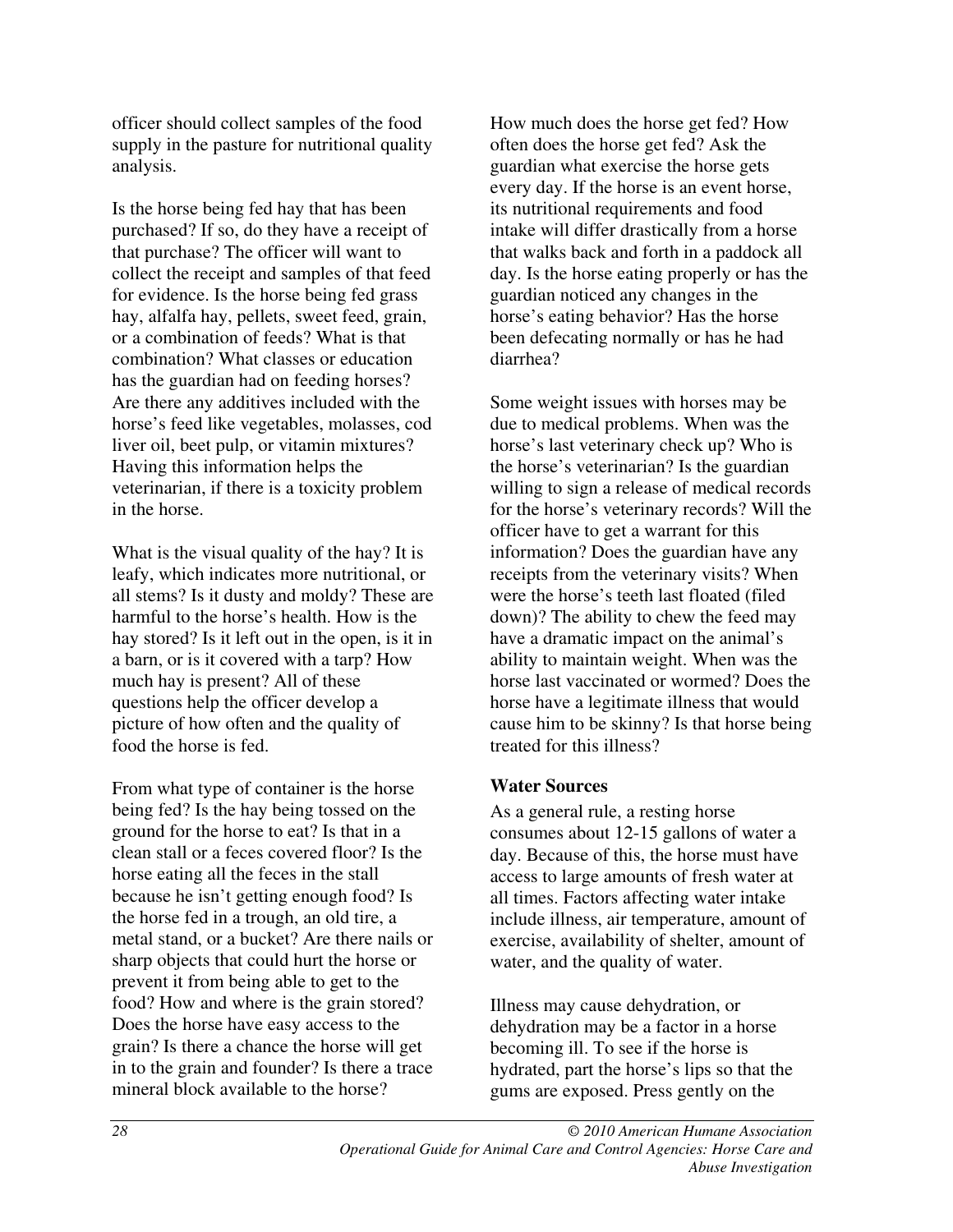upper jaw gum to make that part of the gum go white or "blanching" the gum. The gum should return to its normal color in less than 2 seconds. If it takes longer than that, the horse may be dehydrated or have a circulatory problem. If dehydration is a concern, contact an equine veterinarian immediately.

Air temperature and exercise affect horses' water intake. As the temperature goes up, there is a need for more water to keep the horse hydrated. The same is true for exercise. The more the horse exercises, the more water he needs. Furthermore, it takes horses more calories to metabolize cold water than it does tepid water. Therefore, snow does not constitute a good water source for horses. Shelter also is a factor. If the horse is able to find cool shelter from the hot sun, less water is required.

When investigating horse abuse the amount and the quality of the water supply is a critical factor. What is the source of the water? Is the water in a bucket, a trough, a natural stream, an automatic waterer, or a stagnant pond? How much was water was available to the horse when the investigator arrived? Was the water container empty or full? Was the water frozen? What does the guardian do in order to keep the water from freezing when he/she is not around? Does it look like the water container is cleaned regularly? The officer should collect a water sample as evidence and to have it examined for quality and contamination.

Sometimes accessibility of water limits the guardian's ability to provide adequate water to the horse. Does it look like the guardian has easy access to provide water for that horse? Is there a hose nearby? Does the water have to be delivered by truck? How long has the horse been in that

location? Could this problem be solved easily or will the horse need to be moved?

Sometimes there are very easy solutions to solving watering issues. Many people install automatic waters and heaters to allow the horse access to fresh, unfrozen water at all times. Sometimes water has to be trucked in from long distances to provide fresh water. There are many solutions to many problems if the guardian is committed to providing good care for the horse.

#### **Terrain**

The pasture terrain can have a large impact on the horse's safety. Pastures that are very wet and have standing water frequently, can lead to horse hoof and leg damage. Open wells and old mines can mean a death sentence to horses if they get caught or hurt in one. Large holes in the terrain can lead to leg injuries. Swiftly moving rivers can cause a horse to loose its footing and perhaps drown. Is the pasture a dumping yard? Is there trash, debris, old cars stored in the pasture that could hurt the horse? A good investigator will take the time to walk the pasture and note any potential hazards that exist.

#### **Fencing**

Good fencing is a necessity for any horse enclosure. Thousands of horses each year are injured due to poor fencing. Some of these injuries my not require any medical attention, but some may be serious enough to require euthanasia. The issues with fencing range from fencing being made of wrong material, to aging fencing, to holes in the fencing.

Choosing proper fencing material can be the difference between life and death to a horse. What is the fencing material? Is the fence made of wood, barbed wire, regular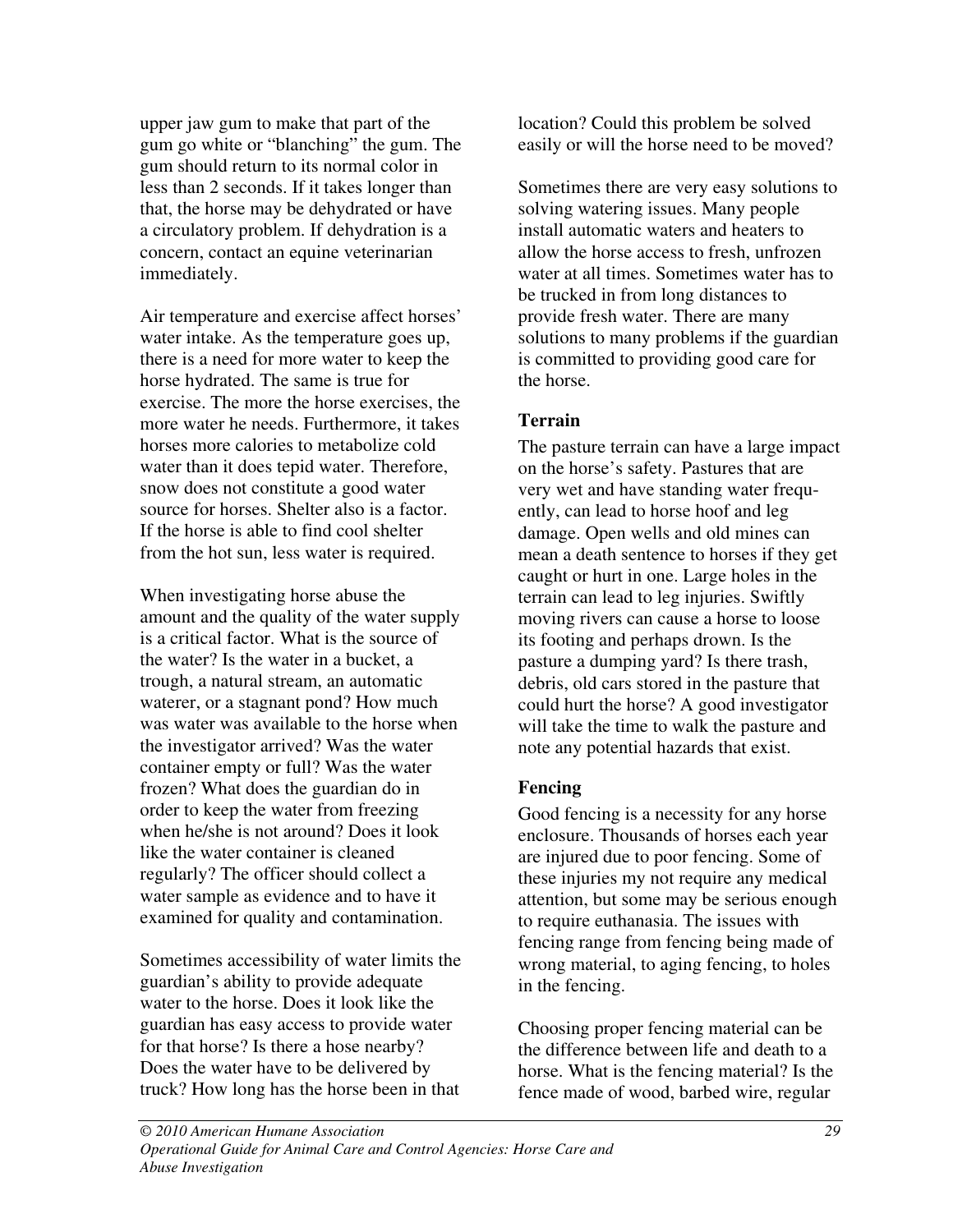wire, electric wire, PVC, other piping, plastic, or some other material? If it is an electrical fence, where is the power source? Was that power source turned on? Is it properly grounded? Are there signs of cribbing on the fence? Are there rusty nails or wire sticking out of the fencing that could injure the horse? Is it sturdy enough to keep the horses contained? Will the horse be able to run through the wire and tear up its chest or get entangled?

Aging fencing is also a problem. At one time, the fence may have been strong and adequate to properly house a horse, but over time, the fence may have deteriorated. Are the wooden boards still in good shape? Are the posts still upright or is it leaning in places? Is the PVC brittle and broken in places or still in good shape? Walk the fence and see if there are any gaping holes in the fence due to boards falling down. Be sure to document the fencing in your report and take pictures.

#### **Shelters**

Shelters for horses in pastured areas may or may not be mandated by law in a given jurisdiction. If a shelter is provided for the horse, the investigator must note the condition of the shelter, the material of which it is made, what direction the shelter faces, the size of the shelter, if that shelter provides adequate protection for the horse from the sun, rain, and snow, and any hazardous items that may injure the horse as a result of the shelter.

#### **Paddock and Stalls**

Paddocks and stalls have similar environmental issues as pastures. Good fencing, adequate food and water sources, and good terrain are as important in paddocks and stalls as it was in the

pastures. However, paddocks and stalls have some unique traits that require special investigative attention. These traits are bedding, roofing, stall stability, size, and overpopulation.

Evaluate the stall bedding, roofing, and stability in your investigation. What is the bedding made of? Does it look like the stall has been mucked daily or is the feces packed down so far the horse has to lower his head to avoid hitting the roof of the stall? Does it look like the roof is in good shape, just been re-roofed, or could it fall on the horse at any time? What conditions are the stalls and paddocks in? Are there holes in the sides where horses have kicked through them? Are the gates falling off the hinges or secured tightly? Could a horse get injured by rough edges, holes, metal, or nails protruding from the stalls?

Some jurisdictions keep strict laws on the legal requirements for the size of stalls and the number of animals housed in those stalls. Be very familiar with those laws and be prepared to enforce them. Again, most of the time, the horse guardian is unaware of these laws and just needs to be educated in order to update the facility.

### **Animal Documentation**

The reason animal cruelty investigators do the work they do is for their love of the animals. The animals, in addition to being our source of inspiration, are also one of our greatest sources of evidence in cruelty cases. Therefore, you must properly identify, document, and photograph each animal in an investigation. It is ideal to photograph them where they were when you found them before taking them out of their stall for more detailed photographs.

Photograph horses from a distance, showing all sides of the horse, and then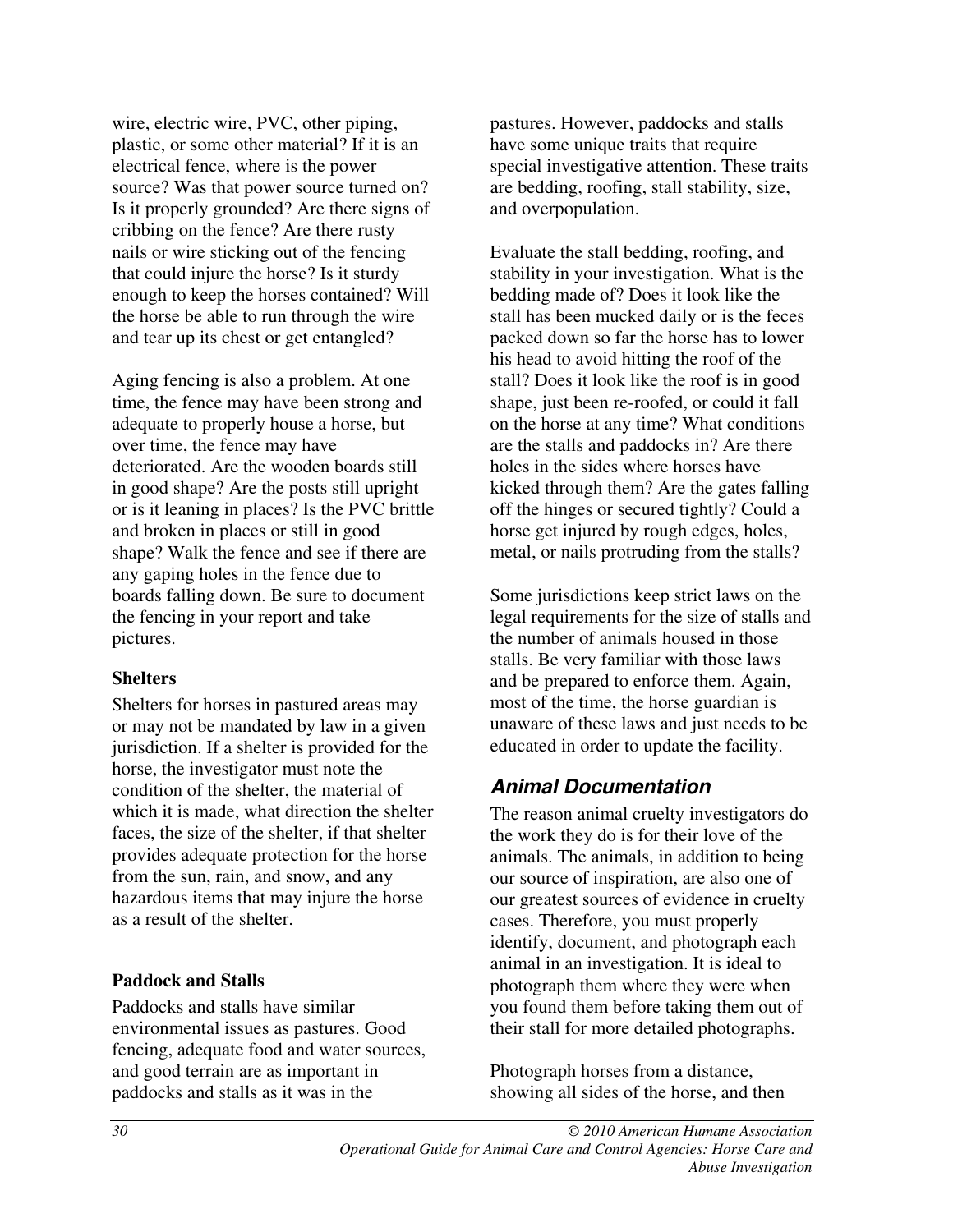closer in, showing the horse's unique markings. Take close up photos of injuries or problems due to neglect.

Each animal identification must include the following:

- Species of animal
- Breed of animal
- Sex
- Color
- Size (how many hands, if known)
- Markings on face and legs (i.e., stars, blazes)
- Age
- Name
- Scars/tattoos/brands

Include these minimum notations in the veterinary report:

- Henneke Body Condition score
- Vital signs
- Body temperature
- Pulse
- Respiration rate
- Mucous membranes
- Hydration level
- Condition of teeth, coat, hooves, legs, ears, tail, mane, and any obvious injuries
- Animal's behavior (e.g., lethargic, afraid, calm, quiet, energetic, aggressive)
- Overall examination of the horse
- Any medical diagnosis of any diseases or parasites
- Documentation on any injuries to the horse
- Detailed necropsy, if warranted

Hooves are of special concern to the investigator. Horses that have been neglected may not have had their hooves trimmed or shoes fitted for years. They may have thrush, founder, navicular disease, or many other feet problems that cause extreme pain. Most of these ailments need to be treated by a veterinarian and a good farrier.

# **Witnesses**

In addition to the horses, witnesses are a great source of evidence. Witnesses can provide great first-hand accounts of cruel acts or be the informant that alerted you to the suffering animal. Witness accounts of the incidents will be only as accurate as their perception of the incident. For instance, if a witness sees a man shoot a horse in the head after hearing loud screaming, the witness may think the man is being very cruel by shooting that horse for no reason. What if the man's 10 year old daughter was walking near a field by her house, a vicious horse broke through a fence, started attacking the child, and attempted to maul her to death? The man saw this from his kitchen window, ran out of the house, and shot the horse. Was the witness's statement inaccurate? The witness said she saw the man shoot the horse for no reason. It was accurate because she never saw the horse mauling the girl because there was a fence blocking her view of the child.

Informants and witnesses may have personal reasons for reporting the abuse. They may not be completely truthful in their statements to you. They make report in retaliation for a variety of reasons (i.e., bad divorce situation, ongoing a neighbor dispute). Always check to see what the complaint history is on the property, animal, or suspect. Furthermore, during the initial screening of the call, make sure the call-taker asks if there is any relationship between the informant and the suspect. If you find that the informant is being untruthful in reporting the complaint, you may be able to charge that person with false reporting.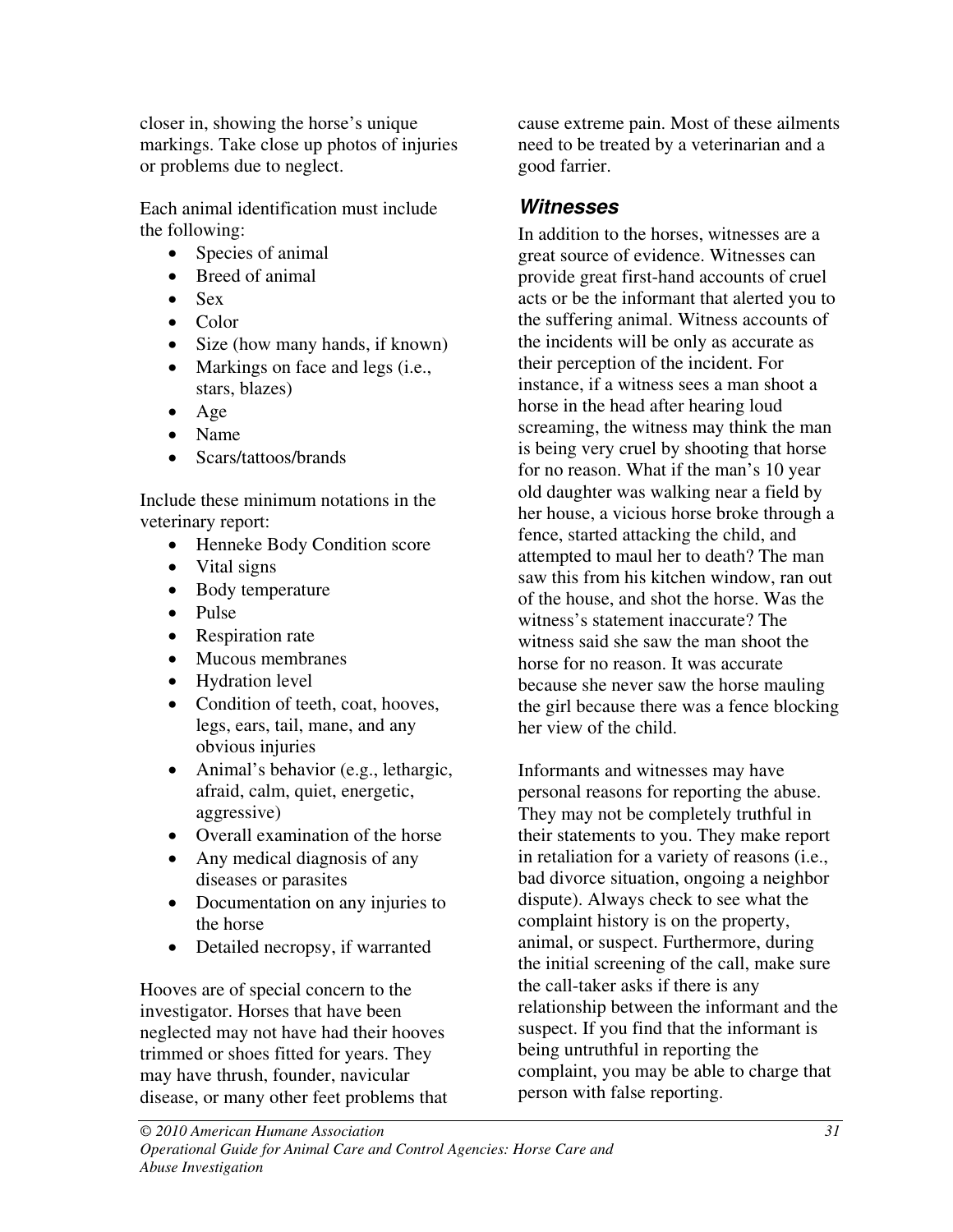If you find that the complaint is a valid, and you have multiple witnesses, try to keep the witnesses separated. The reason for this is to get each story from each person as they saw it. The information will be much more factual and less tainted by other people's perspectives. It is highly recommended that you thoroughly interview all witness before you interview the suspect. This gives you a larger, more accurate picture of the account.

Video taping all interviews is preferred, but not always practical. A transcribed audio tape is helpful in court as well. Most district attorney's want at least a well written witness statement from each witness included in the case file. This also refreshes the witness's memory if the case goes to trial at a later date. The officer needs to make sure he has proper contact information for the witness in case prosecution goes to court.

### **Expert Witnesses**

It is critical for a good horse abuse investigator to develop a strong relationships and network with people from all aspects of the horse business. These people need to include people who board, train, rescue, and transport horses. Veterinarians and farriers will also be important in your network.

These people can become good informants, educators, mentors. They can also provide expert testimony in abuse cases. Oftentimes, courts require these people to testify based on their specific expertise about what is standard for the horse industry. For example, veterinary testimony will almost always be used in a horse abuse case. Often, district attorneys do not know who to call as expert

witnesses in cases like this, so they rely on the officer's contact list of experts.

# **Evidence Collection**

The transfer of evidence rule states that whenever two surfaces or substances come in to contact with each other, there is a partial transfer of material from one to the other. Because of this, it is absolutely critical that you protect your crime scene. You want to keep the scene in the condition it was found originally, and thus minimize the exposure to contamination. One way to do this is to minimize the number of people going in and out of the crime scene and to use the same routes. Keep an accurate log of who enters the scene, the dates, and the times. This will be used in court.

### **Photography**

Use photography as the first form of evidence collection, assuming that the scene is stable and that there is no immediate threat of loosing the evidence due to weather conditions. Photograph everything in its original state before you start collecting the evidence. Do not want to move or touch anything without first photographing it. If something does get moved accidentally, do not guess where it was and photograph it. Photograph it as you found it and document in your report that it had been moved from its original location.

Create a photo log of what you photograph, with the picture location and time of day taken. Document the F-stop and ASA if you know it. Do not use telephoto lenses, wide angle lenses, or filters. This distorts the reality of the picture and makes it inadmissible in court. Start by photographing the large picture, then move to more detailed evidence. Be sure to include address identifiers such as the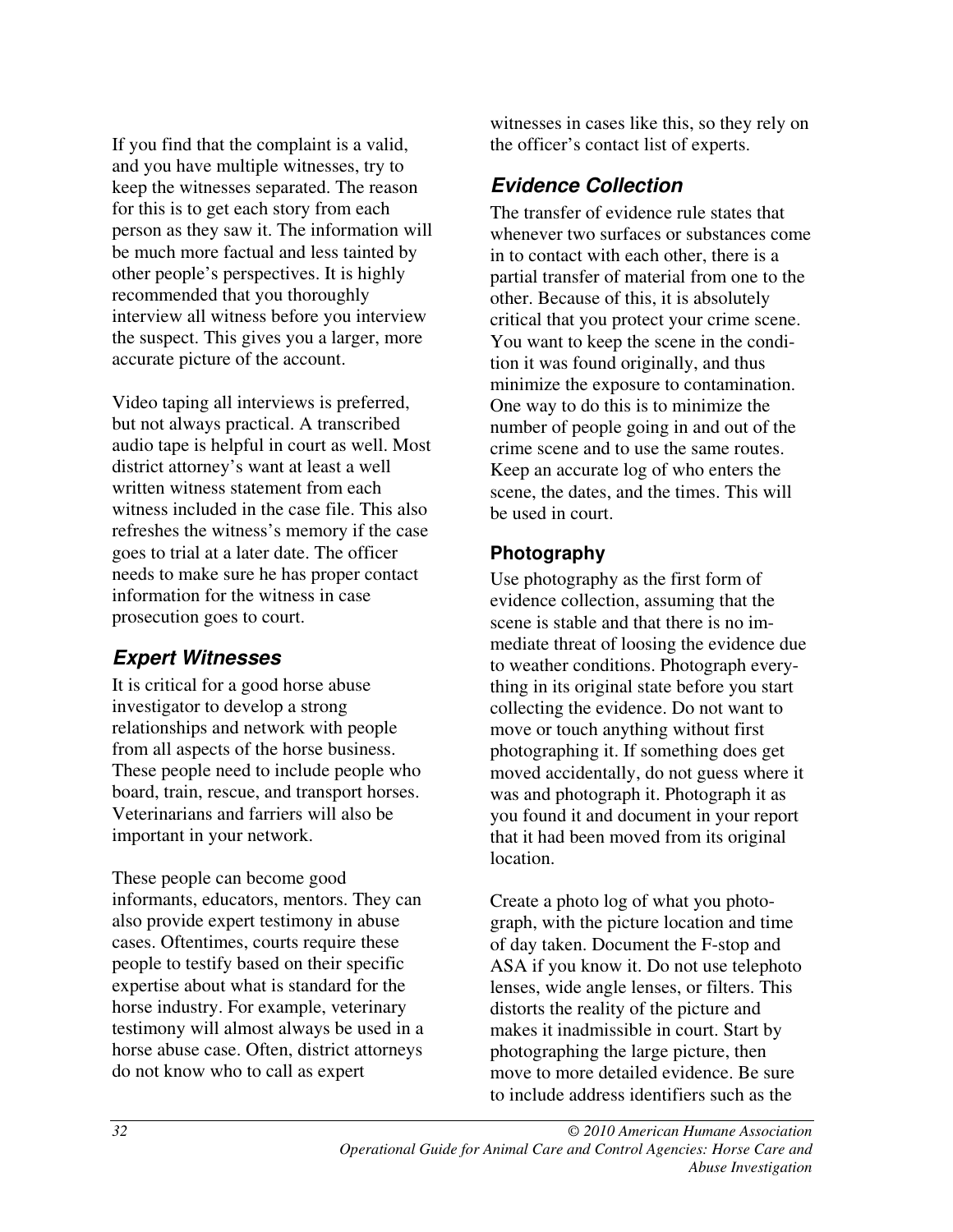address on a building in the photographs. Maintain the chain of custody at all times for the film and the camera. In other words, document the times, dates, and persons involved with handling photographic evidence so that you can limit chances of tampering or loss.

#### **Crime Scene Sketching**

A crime scene sketch gives an aerial view of the scene. It is a small map of the scene. Document important evidence in the sketch, including animal placement, view of the barn, paddock, and pasture. Ideally, the sketch is measured and drawn to scale. There are manufactured templates for these drawings at most police supply stores. In these drawings, north is always at the top. Do the sketch in ink and include it in the case file. Place a key on the sketch that includes the case number, your name, the date, the time, the location, the scale (if used), and the suspect's name.

#### **Crime Scene Notes**

Crime scene notes can be called in to evidence. Because of this, be careful what you include in your notes or how you organize your notes. There are two methods accepted by the court. If you decide to keep your notes, you must have ALL your notes from all your cases. If courts call the case into question and you have all of your notes, but the notes needed, the court will be very suspicious of you and may not allow your testimony.

The other method for organizing your notes is to destroy them after your report is complete. Again, you want to make sure all of your notes are destroyed after your report is filed.

### **Protecting Evidence**

There are so many different types of evidence and many ways to collect that evidence. Become familiar with the proper way to collect fingerprints, footprints, hairs and fibers, blood evidence, and the like. There are many good classes and books on the market about the subject. You must always follow proper collection and safety protocols.

It is absolutely critical to maintain chain of custody so that the evidence collected cannot be disputed by the defense. Know what type of evidence is placed into what kind of packaging. For example, biodegradable material should be placed in paper sacks, not plastic sacks. If a soda can is being collected for possible fingerprints, the fingerprints are biodegradable. This needs to be put in a paper sack. If you put the can into a plastic sack, the "sweat" from that material could ruin all chances of collecting the print.

Properly label all packages with the following information:

- Your name
- Date
- Case number
- Where found
- Suspect's name

Also initial and date the tape seams.

The evidence must be kept in a secure place like a police evidence locker to maintain proper chain of custody.

### **Interview and Interrogation**

Ideally, after you have investigated the crime scene properly and interviewed the witnesses thoroughly, you are ready to interview your suspect. Safety must always be the officer's first consideration.

#### **Pre-interview**

You should have as many details about the crime as possible before you start the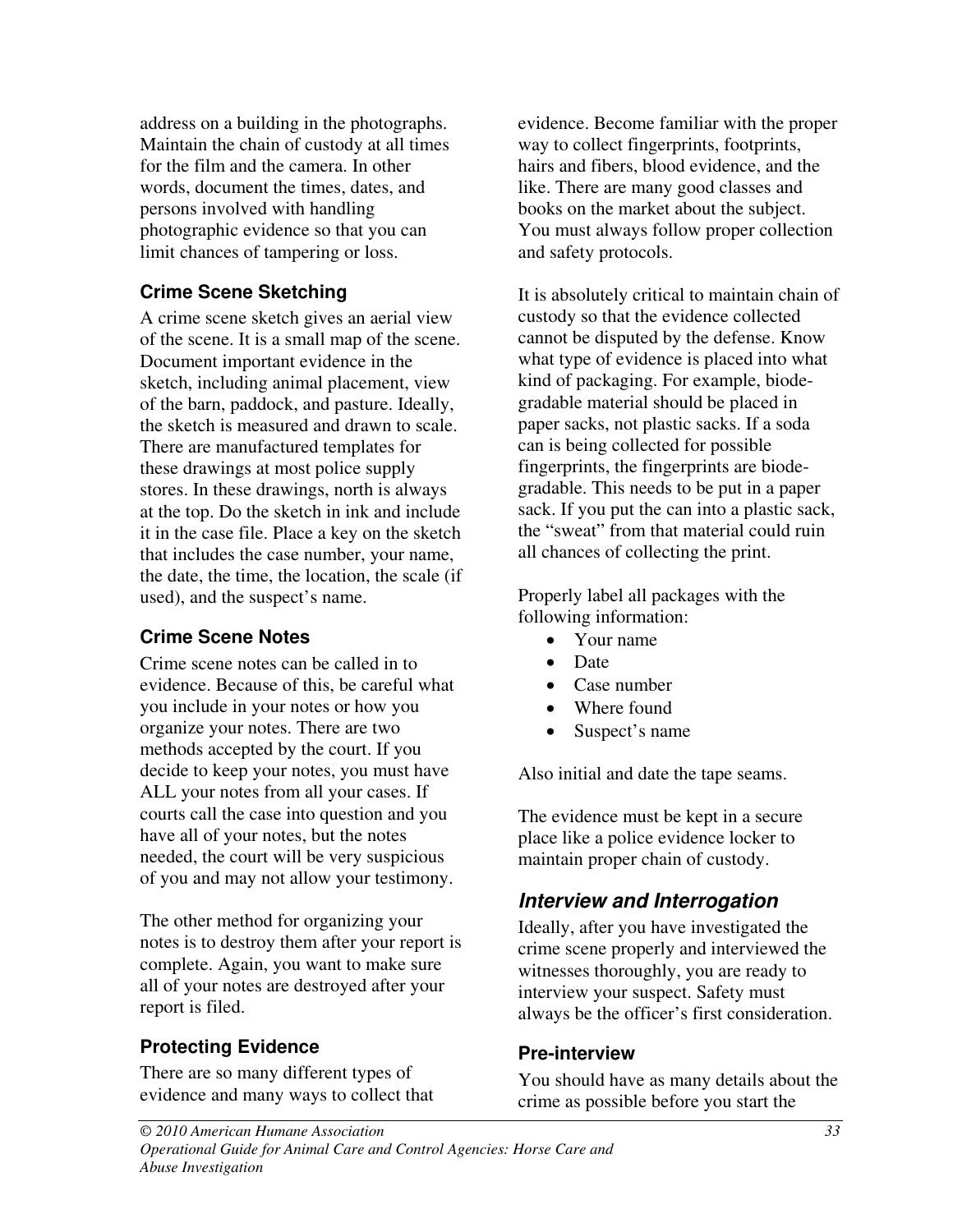interview. Knowing the suspect's criminal history will be a big advantage to you if you have access to that information as well. Decide where the interview will take place. Do you want the suspect at the police station for a video taped interview? Or, do you want to avoid a custodial interview? Will you have them sign a waiver of rights?

If possible, prepare your location so that you will be uninterrupted. Have two chairs facing each other, with no table in between. You can use the space between you and suspect to your advantage in the interrogation. Have the case file and any evidence that you want to question the suspect readily accessible. Also, have a notebook handy for note taking.

The first few minutes of the interview are the most important. It is critical that you develop a rapport with the suspect if you are going to get him to confess. You may not agree with his crime, but you at least must be able to empathize with him and make him feel like you understand and care. Offer the suspect a beverage and ask if there is anything that could make him feel more comfortable. Is the temperature to hot or cold? Appropriate humor is always a good ice breaker. Thank the suspect for agreeing to come down for taking the time out of their day to come down and assist by answering your questions. Explain why you asked them to come visit with you on this day.

Begin the interview with some very basic questions. The important part of this exercise is to obtain information, but more importantly, observe the person's body language. This will be critical in you evaluating what is normal body language for the suspect and what is not. It is the unusual body language that will indicate

the suspect's untruthfulness. Basic starting questions include:

- Name
- Age
- Date of birth
- Place of birth
- Marital status
- Occupation
- Place of employment
- Business address and phone number
- Residential address and phone number
- Driver's license number

Ask the suspect to tell you what happened chronologically. Look for changes in body language to determine what information he may be leaving out or lying about. Try not to interrupt. If the suspect does not want to talk, start by asking open ended, nonjudgmental questions. Once he completes his story, you may go back and ask clarifying questions.

We recommend asking these two questions:

- 1. Do you know who would do this to this horse?
- 2. Why would someone do this to an animal?

If the suspect names someone else in answer to the first question, it is usually a sign of guilt. In answering the second question, you may get an idea for his reasoning behind the abuse. For instance, he may say that someone wouldn't intentionally do it, but just didn't have the financial resources to care for the animal. Focus your questions on areas the suspect skipped over in his narration. If he is detailed about most of the story, then he leaves out large parts of another story, he is being deceptive or at least withholding. If he has been sitting back in the chair for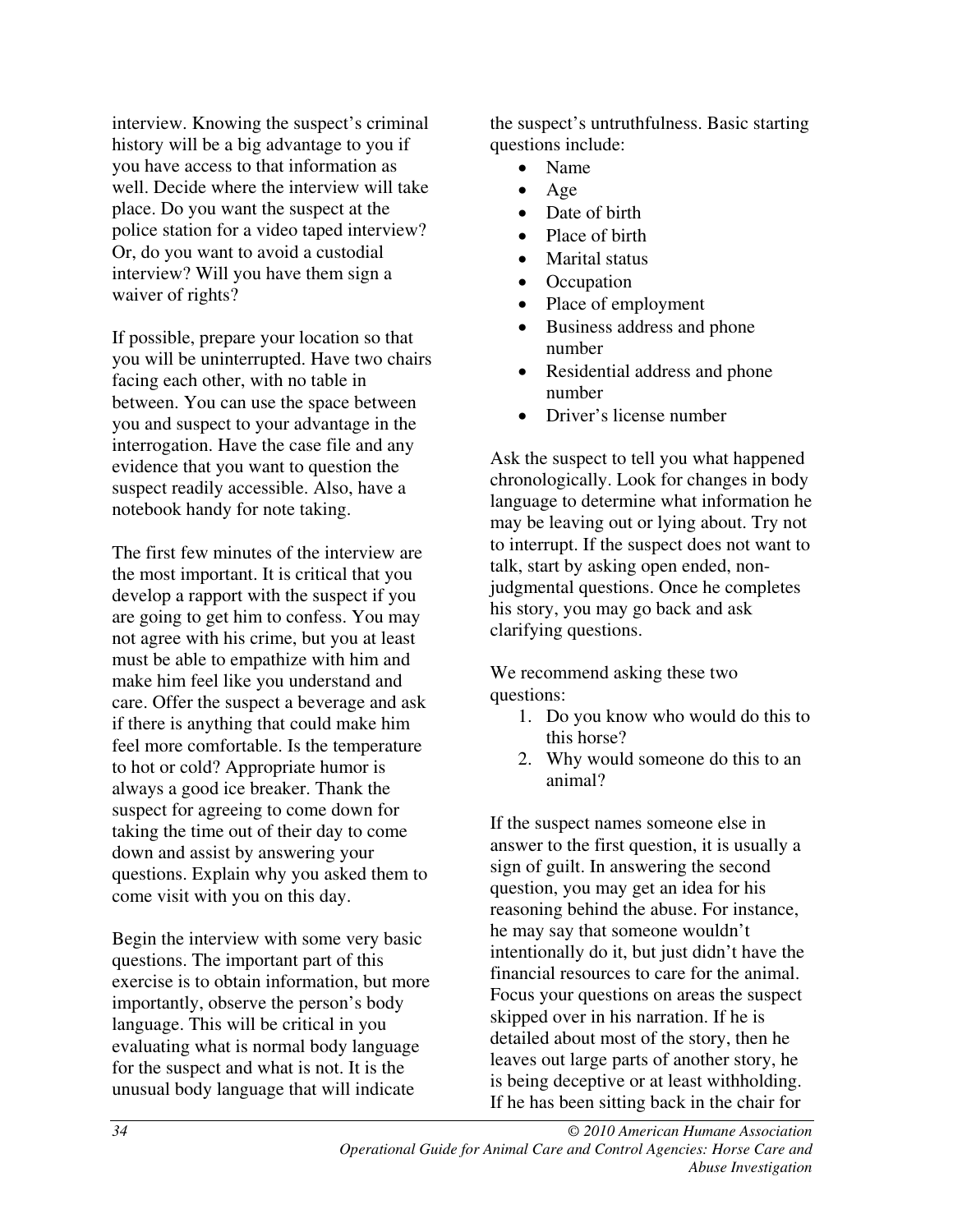the whole story with his legs crossed, then uncrosses them and sits forward when you ask a difficult question, it is a sign of deception. Pay attention to these details along with what is said. Even if the suspect insists on lying to you, if you lock him into a story and later can disprove the story, it looks great in front of a jury. Of course, a confession is ideal.

There are many different interview and interrogation schools that teach proper interview and interrogation techniques. One good one is Reid Method of Interview and Interrogation (www.reid.com).

Once you are done with the interview, give the suspect a short break by leaving the room for a few minutes. This gives you time to decide your interrogation themes. Some examples of themes include:

- Being financially unable to care for the horse
- Having too many horses and not being able to keep up with the care
- Being very competitive, having to win the competition by training harder (i.e., put weights on horse's feet, neck)
- Facing an aging horse that's getting old (or maybe on the verge of death), put it out to pasture to die peacefully
- Inheriting an unwanted horse, just didn't know how to care for it properly

### **Interrogation**

Your next step is to interrogate the suspect. Tell the suspect when you walk back in that you believe he has been untruthful to you (if you believe so). If he is being honest, expect a very strong denial. If he has been untruthful, the denial will be weak. From here, you do all the talking. Do not let the suspect speak. The

only words you want out of your suspect are a confession.

You go with a theme and build on that them. For example, in a case with a financial theme, you'd say something like, "I understand things have been really hard on you financially lately with losing your job. It is perfectly understandable that you need to make some very hard choices. Do you feed your family or your horse? Most people in that situation would have to make the same decision that you made. I mean, you can't let your kids starve right?"

Watch the suspect's body language again. Is the suspect relating to your story, or are you going to have to move on to another theme? If he is, now is the time to ask him the question to give him a respectable way to explain the abusive behavior. Compare the respectable excuse of your theme to a vicious reason for the crime. "So, John, it was because you had to choose between feeding your horse and your kids that you chose not to feed your horse for the last two months, wasn't it, John? I just don't think it was because you are a heartless person who wants to watch animals suffer by starving to death. Which is it, John? Are you a father that chooses feeding his children over feeding his horse or a heartless person who enjoys the suffering of animals?"

Hopefully, at that point, your suspect chooses the first choice to save his dignity. Once the initial confession is made, ask for details of the crime. Most people at this point feel guilty and want to relieve their guilt and stress by being honest about the crime. Keep reinforcing that truthful behavior by telling the suspect he is doing the right thing. A suspect will sometimes ask for confirmation that he is not a bad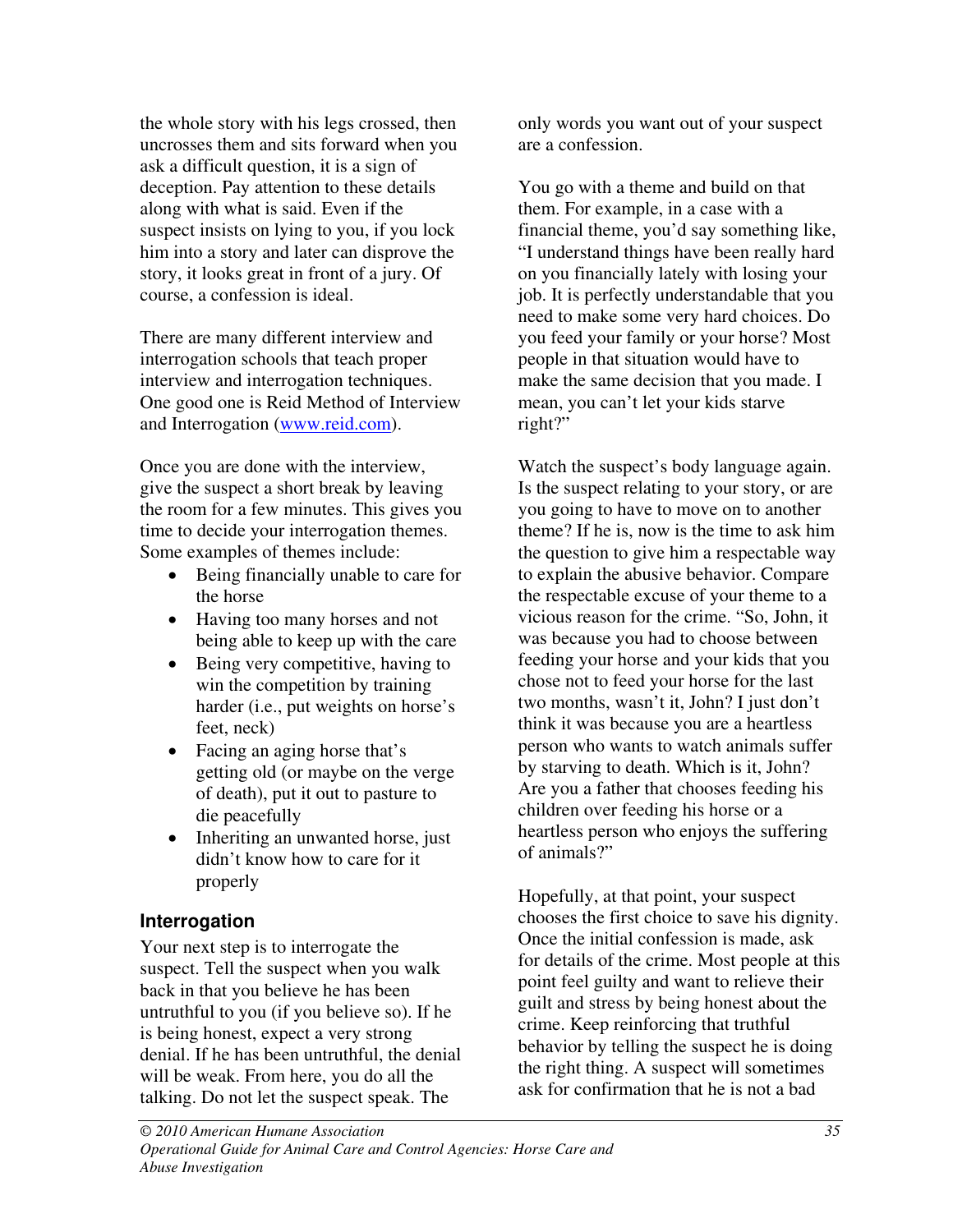person. Keep reassuring him that you understand the situation he was in and that you only want what is best for all parties involved. Do not negotiate any deals with the suspect without prior district attorney approval.

### **Report Writing and Courtroom Preparation**

Accurate reports make or break abuse and cruelty cases. Write your reports in a chronological narration of the who, what, when, where, why, and how of the case. Strive to make reports accurate, complete, concise, clear, and logical. Work hard to ensure they contain only facts, not opinions. The complete report includes pictures, sketches, and all officer, witness, informant, and suspect statements. It should also contain the evidence and the chain of evidence in the case. Include all detailed veterinary and necropsy reports as well. See the American Humane Association's Operational Guide on Investigations for a more thorough discussion of report writing, courtroom preparation, and strategies.